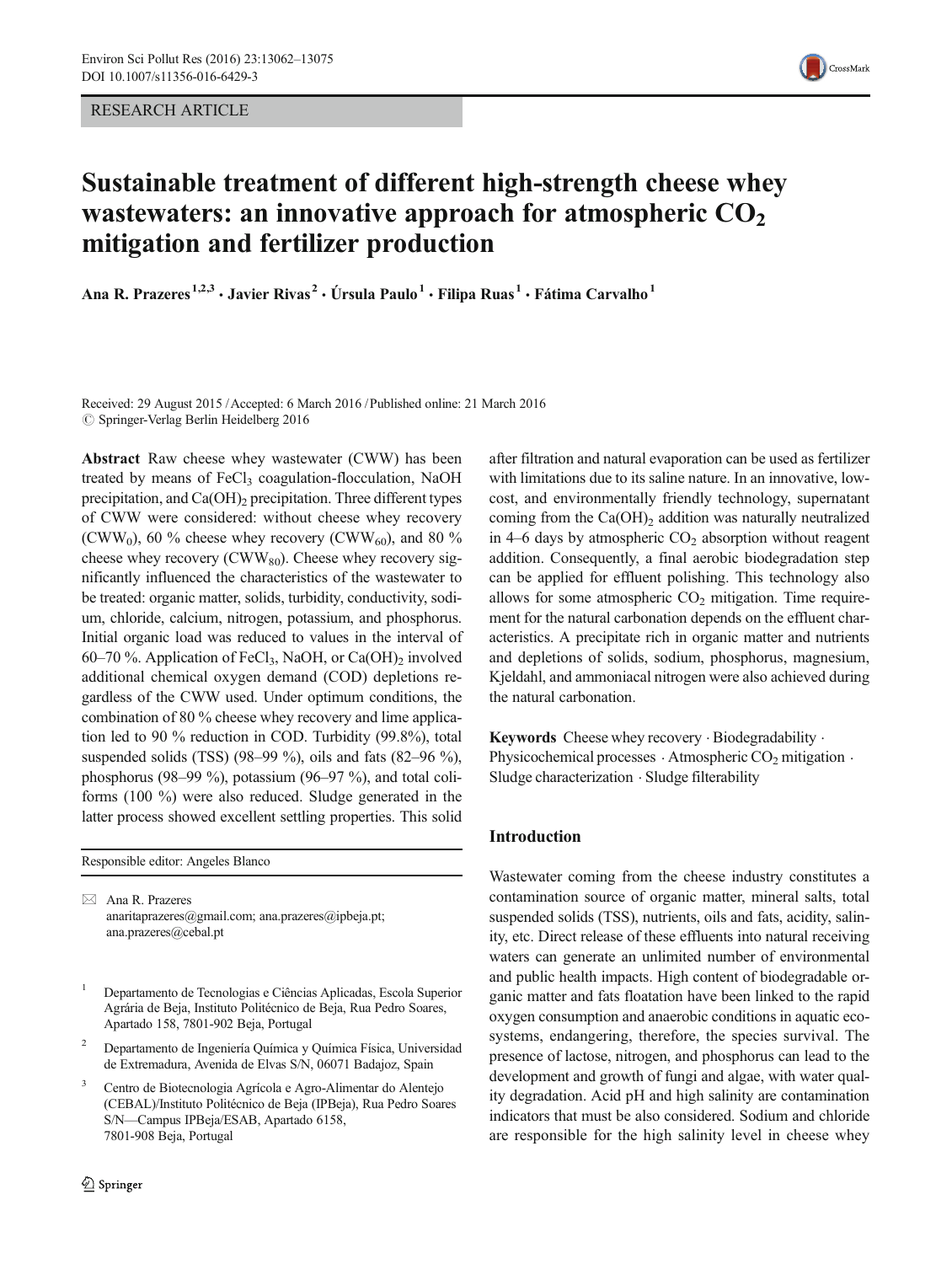wastewater (CWW) (Prazeres et al. [2013a](#page-12-0)). Accordingly, suitable treatment processes are required.

Several technologies have been proposed to deal with this challenging environmental problem. Traditionally, the direct application on land of the effluent for irrigation has been considered. In this case, TSS and fats can accumulate on soil surface, causing a negative impact on soil structure. Nevertheless, some beneficial effects can also be mentioned, based on the potential nutritional value of the cheese effluents, which are rich in biodegradable organic matter and nutrients (Prazeres et al. [2012](#page-12-0); Prazeres et al. [2013b](#page-12-0)). Cheese whey, the major component of the CWW, has been used on sodic soils (Jones et al. [1993\)](#page-12-0), degraded calcareous soil in irrigation furrows (Lehrsch et al. [2008\)](#page-12-0), acid soils in high to moderate rainfall areas, and calcareous soils with neutral to alkaline properties under irrigation in an arid climate (Robbins and Lehrsch [1998\)](#page-13-0). In those studies, the consequences revealed depletions of pH, sodium adsorption ratio, exchangeable sodium percentage, and sediment losses. Increases of soil flocculation, crop production, and soil aggregation stability have also been identified. Additionally, in a previous work, the potential agricultural reuse of pretreated CWW at different salinity levels in tomato production, with improving of the soluble solids content and epidermis firmness of tomato fruits was demonstrated (Prazeres et al. [2014\)](#page-13-0).

Conventional treatments are based on the implementation of anaerobic or aerobic degradation processes to reduce the organic contamination. In this sense, many studies have been focused in biological treatments (Fang [1991;](#page-12-0) Gavala et al. [1999;](#page-12-0) Gutiérrez et al. [1991](#page-12-0); Kalyuzhnyi et al. [1997](#page-12-0); Martins and Quinta-Ferreira [2010](#page-12-0); Rivas et al. [2010;](#page-13-0) Rivas et al. [2011](#page-13-0)). However, some drawbacks have been mentioned in the literature, such as the need of long hydraulic retention times, development of bulking phenomena, specific microorganism requirement, fats floatation, odor release, unstable operation, and excessive sludge formation. Additionally, in most cases, the effluent coming from the biological treatment is not appropriate to be discharged into the environment. Other options have been studied which can minimize the drawbacks of the biological processes. Thus, the integration of physicochemical processes before or after biological treatments has also been evaluated. Broadly speaking, physicochemical processes such as coagulation-flocculation, precipitation, and/or oxidation technologies are economically viable alternatives to small and medium-scale factories. Nevertheless, only a few studies were found treating raw CWW by coagulationflocculation (Rivas et al. [2010](#page-13-0)) or precipitation (Rivas et al. [2011](#page-13-0)), biotreated CWW (activated sludge) by ozonation (Martins and Quinta-Ferreira [2010](#page-12-0)) or Fenton processes (Martins et al. [2010](#page-12-0)), and precoagulated CWW (FeCl<sub>3</sub>) and pretreated CWW  $(Ca(OH)_2)$  precipitation plus activated sludge) by Fenton-like system (Prazeres et al. [2013b\)](#page-12-0). Thus, studies on the effect of different operating variables in physicochemical processes are also limited. Additionally, the effect of cheese whey recovery on the physicochemical processes used for the CWW treatment has not yet been considered.

Chemical precipitation processes are able to roughly reduce 50 % of the organic matter (Prazeres et al. [2013c;](#page-12-0) Prazeres et al. [2014](#page-13-0); Prazeres et al. [2016](#page-13-0); Rivas et al. [2011\)](#page-13-0). However, these processes require a pH neutralization step, increasing the costs of the treatment line. For that reason, the use of atmospheric  $CO<sub>2</sub>$  to neutralize the alkalinity of the effluent coming from the basic precipitation is a promising non-biological process. This sustainable alternative enables not only the wastewater neutralization and treatment but also the mitigation of the environmental problems associated with the increase of atmospheric greenhouse gases (Kumar et al. [2010\)](#page-12-0). A comparable process was investigated by Xie et al. [\(2009\)](#page-13-0) for alkaline soil, which absorbed  $CO<sub>2</sub>$  at a rate of 0.3– 3.0 µmol m<sup>-2</sup> s<sup>-1</sup>, depending on the soil salinity, alkalinity, temperature, and water content. Regarding the wastewater, the effective carbonation is also influenced by several factors, such as temperature, pH, permeability, anions, and cations (Pan et al. [2012](#page-12-0)). Another alternative for the wastewater treatment and  $CO<sub>2</sub>$  fixation has been reported using microalgae (Kumar et al. [2010](#page-12-0)), since the wastewater offers the nutrients and organic matter required in the microorganism development. Contrary to the  $CO<sub>2</sub>$  sequestration by biological processes,  $CO<sub>2</sub>$  absorption by the chemical process proposed in this work is easier to control than plants and microorganisms, which are responsible for the  $CO<sub>2</sub>$  fixation in the biological processes. Additionally, CO<sub>2</sub> absorption by pretreated and basic wastewater is an economical technology that produces a byproduct (precipitate) rich in organic matter and nutrients. Despite the several advantages, carbonation of wastewater has been rarely investigated (Lim et al. [2010\)](#page-12-0).

The present work aims at studying the effect of the cheese whey recovery on the CWW characterization and treatment by coagulation-flocculation and basic precipitation processes. Three different CWW were assayed, for instance, without cheese whey recovery, with 60 % of cheese whey recovery, and with 80 % of cheese whey recovery. Sludge sedimentation, characteristics, and filterability were also investigated. Moreover, an innovative process of atmospheric  $CO<sub>2</sub>$  carbonation without chemical addition was developed in order to treat and neutralize the pretreated CWW coming from the basic precipitation with  $Ca(OH)_2$  addition.

# Materials and methods

#### Cheese whey wastewater characterization

Raw CWW was collected from a small industry located in the "Serpa Cheese" region of Alentejo, Portugal. This cheese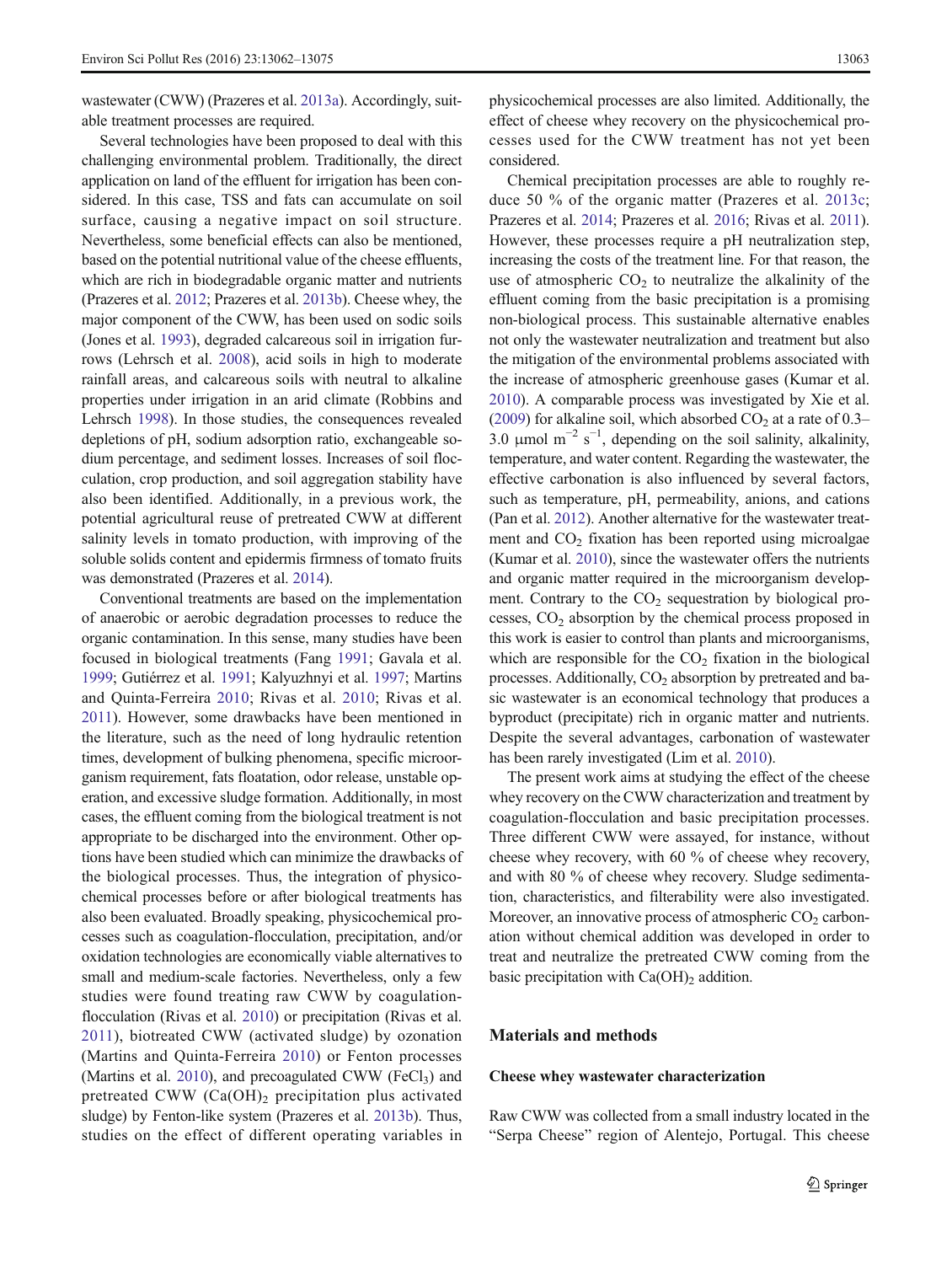factory produces cheese from goat and sheep milk. Three types of cheese effluents were collected from the storage lagoons at three different stages of cheese whey management, namely without cheese whey recovery  $(CWW_0)$  and with cheese whey recoveries of 60 % (CWW<sub>60</sub>) and 80 %  $(CWW_{80})$ . The generated wastewater volume varies according to the different situations, i.e., 4.3 (80 % cheese whey recovery), 4.5 (60 % cheese whey recovery), and 5.0 (without cheese whey recovery) L of CWW L<sup>-1</sup> of milk (Carvalho et al. [2013\)](#page-12-0). Raw and treated CWW characterization was accomplished by using the main contamination indicators. Additional analytical procedures can be found elsewhere (Prazeres et al. [2013c](#page-12-0); Prazeres et al. [2014;](#page-13-0) Rivas et al. [2010\)](#page-13-0). Absorbances at different wavelengths were investigated: 220 nm (low-molecular weight compounds), 254 nm (aromatic and unsaturated compounds), 292 nm (aromatic amino acids and aliphatic volatile compounds with a conjugated chain), 385–386 nm (carbohydrates), 410 nm (color) (Kasprzyk-Hordern et al. [2006](#page-12-0); Pacheco and Peralta-Zamora [2004;](#page-12-0) Peuravuori et al. [2002](#page-12-0); Rivas et al. [2005](#page-13-0)).

# Experimental procedure

#### Wastewater treatment

Precipitation experiments were conducted in 1-L glass recipients by using a wastewater volume of 800 mL. To initiate an experiment, NaOH or Ca(OH)<sub>2</sub> was added to the raw  $CWW_0$ (or CWW with previous cheese whey recovery) under vigorous agitation. When the predetermined precipitation pH was obtained, the agitation system was switched off. Coagulationflocculation tests were carried out in a Qlabo ISCO Jar Test. In a typical run, 800 mL of CWW was placed in 1-L recipients. A rapid stirring (150 rpm) was applied in the first 2 min; thereafter, a slow stirring (20 rpm) was applied for 20 min. In the particular case of 80 % cheese whey recovery, experiments were conducted with the effluent immediately collected after generated (fresh) or with the effluent stored in a pond in the factory (stored).

#### Atmospheric  $CO<sub>2</sub>$  carbonation

The supernatants of the precipitation process with  $Ca(OH)_{2}$  addition were maintained with no atmospheric  $CO<sub>2</sub>$  contact until the carbonation process started. Carbonation of pretreated CWW, after sludge separation, was conducted by using a volume of 3.5 L in bottles of  $0.0162\text{-m}^2$  sectional area without stirring. Temperature, conductivity, pH, chemical oxygen demand (COD), calcium, magnesium, and alkalinity were measured at different reaction times.

#### Sludge sedimentation and filterability

Sludge sedimentation assays were completed in a normalized glass graduated cylinder (1 L, 34 cm height). After the sludge sedimentation, samples were collected and analyzed to determine the main contamination indicators. Filtration experiments were accomplished according to Prazeres et al. [\(2016\)](#page-13-0) by means of columns with a height of 42 cm. Filtration columns had external and internal diameters of 6.8 and 6.1 cm, respectively. Sand filters were composed of a false fund covered with 2.1 cm of coarse gravel. This false fund was perforated to allow the drainage and collection of filtrated water. The filtration medium consisted of gravel (16 cm, whose diameter decreased from 4 in 4 cm); coarse sand (2 cm), intermediate sand (4 cm), and fine sand (2 cm). Filtration tests were carried out in triplicate. In the experiments, 500 mL (height of 15.7–16.2 cm) of sludge was filtrated. During the draining process, the volume of filtrated water (drainage water) and the height of wet sludge remaining in the column were monitored. Water drained from the filters was thereafter analyzed. When the drainage of water was completed, the sludge was removed from the column and placed in an open dish, starting the evaporation process at  $23.7 \pm 0.4$  °C.

# Results and discussion

#### Effect of the cheese whey recovery

## Cheese whey wastewater characterization

The characteristics of CWW may widely differ, according to the final products, washing water volume, cleaning agent type, and valued cheese whey volume (Prazeres et al. [2013c\)](#page-12-0). The milk type used in the cheese manufacturing process also plays an important role in the contamination level of the wastewater (Prazeres et al. [2013b\)](#page-12-0). Similarly to the milk type, the recovered cheese whey volume has a significant role on the contamination level of CWW, as well as on the produced wastewater volume. Small and medium-scale factories usually have no technical and economic capacity to valorize their own cheese whey. However, these factories give the cheese whey to other companies interested in the cheese whey valorization. Thus, in the cheese factories, there is a great variability in the recovered cheese whey amount, volume, and composition of produced wastewater, depending on the season, production method, size, and location of the cheese factory, etc. Table [1](#page-3-0) depicts the main properties of this effluent without and with cheese whey recovery. CWW presented a greenish white color and a disagreeable odor, presumably of butyric acid that causes discomfort and attracts insects such as flies and mosquitoes. CWW<sub>0</sub> displayed high contents of TSS  $(1.6-4.8 \text{ g})$  $L^{-1}$ ) and fats (1.8–3.8 g  $L^{-1}$ ), forming surface layers in the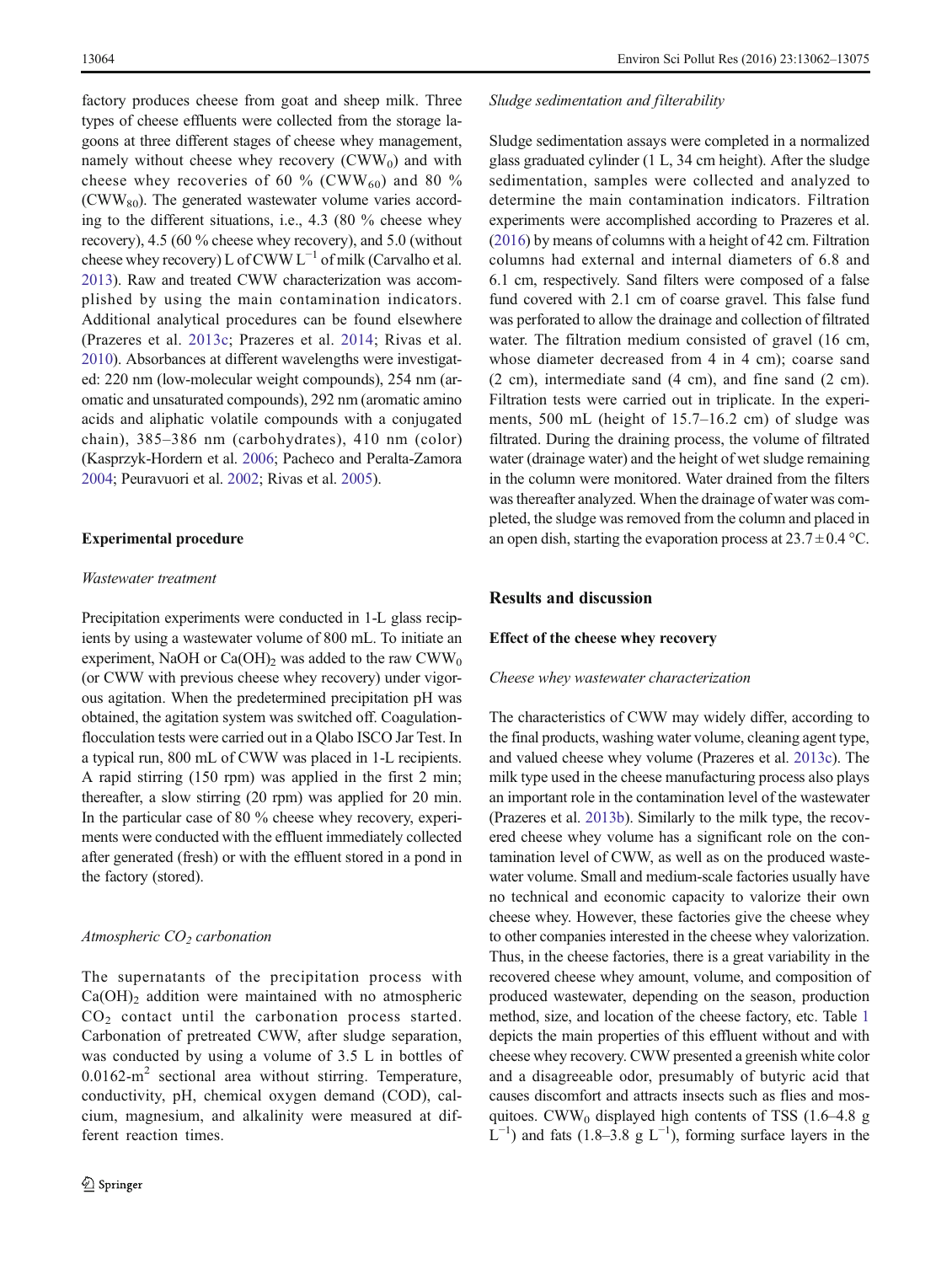<span id="page-3-0"></span>

| Table 1 CWW characterization without and with cheese whey recovery |
|--------------------------------------------------------------------|
|--------------------------------------------------------------------|

| Parameter             | Units                             | Without cheese             | $60\%$ cheese      | 80 % cheese whey recovery      |                                |
|-----------------------|-----------------------------------|----------------------------|--------------------|--------------------------------|--------------------------------|
|                       |                                   | whey recovery <sup>d</sup> | whey recovery      | Fresh                          | Stored                         |
| pH                    | $\equiv$                          | $4.23 \pm 0.11$            | $4.28 \pm 0.20$    | $4.62 \pm 0.20$                | $5.74 \pm 0.37$                |
| Redox potential       | mV                                | $5.8 \pm 169.1$            | $175.3 \pm 32.0$   | $156.6 \pm 11.6$               | $103.9 \pm 13.2$               |
| Temperature           | $\rm ^{\circ}C$                   | $12.0 \pm 1.0$             | $17.8 \pm 1.5$     | $22.0 \pm 0.6$                 | $21.9 \pm 0.2$                 |
| Conductivity          | $dS \, \text{m}^{-1}$             | $12.39 \pm 1.11$           | $5.71 \pm 1.20$    | $2.41 \pm 0.27$                | $2.15 \pm 0.03$                |
| COD                   | $mg L^{-1}$                       | $13494 \pm 4270$           | $4700 \pm 1534$    | $4340 \pm 829$                 | $4151 \pm 619$                 |
| BOD <sub>5</sub>      | $mg L^{-1}$                       | $11686 \pm 962$            | $4700 \pm 986$     | $3233 \pm 1159$                | $3983 \pm 208$                 |
| BOD <sub>5</sub> /COD |                                   | $1.05 \pm 0.16$            | $1.00 \pm 0.03$    | $0.73 \pm 0.15$                | $0.97 \pm 0.10$                |
| Total alkalinity      | mg $L^{-1}$ CaCO <sub>3</sub>     |                            |                    | $279.6 \pm 79.2$               | $360.1 \pm 1.8$                |
| Turbidity             | <b>NTU</b>                        | $1557 \pm 219$             | 336±4              |                                | $191 \pm 17$                   |
| TS                    | $mg L^{-1}$                       | $7910 \pm 613$             |                    | $3936 \pm 285$                 | $5067 \pm 1566$                |
| <b>TSS</b>            | $mg L^{-1}$                       | $3317 \pm 1269$            |                    | $1267 \pm 350$                 | $2922 \pm 2741$                |
| <b>TVS</b>            | $mg L^{-1}$                       |                            |                    | $2373 \pm 192$                 | $3918 \pm 1584$                |
| Oils and fats         | $mg L^{-1}$                       | $2489 \pm 711$             |                    | $989 \pm 433$                  | $4372 \pm 2874$                |
| Kjeldahl-N            | $mg L^{-1}$                       | $323.7 \pm 18.4$           |                    | $93.5 \pm 0.15$                | $78.4 \pm 10.9$                |
| $NH3-N$               | $mg L^{-1}$                       | $62.9 \pm 7.3$             |                    | $9.9 \pm 0.9$                  | $56.2 \pm 0.8$                 |
| P                     | mg $\mathop{\rm L}\nolimits^{-1}$ | $103.0 \pm 14.3$           |                    | $11.6 \pm 1.8$                 | $6.4 \pm 1.6$                  |
| Cl                    | mg $\mathop{\rm L}\nolimits^{-1}$ | $2706 \pm 929$             |                    | $988 \pm 140$                  | $733 \pm 112$                  |
| Na                    | $mg L^{-1}$                       | $1345 \pm 418$             |                    | $684 \pm 433$                  | $510 \pm 337$                  |
| K                     | $mg L^{-1}$                       | $228.2 \pm 139.9$          |                    | $54.4 \pm 3.4$                 | $25.3 \pm 10.9$                |
| Ca                    | mg $\boldsymbol{L}^{-1}$          | $117.2 \pm 6.2$            |                    | $64.1 \pm 17.8$                | $46.2 \pm 20.4$                |
| Mg                    | mg $\mathop{\rm L}\nolimits^{-1}$ | $49.2 \pm 25.8$            |                    | $44.3 \pm 26.3$                | $53.7 \pm 26.3$                |
| Total proteins        | $\mu g \; L^{-1}$                 | $943 \pm 6$                |                    |                                |                                |
| Lactose               | $mg L^{-1}$                       | $180 \pm 3$                |                    |                                |                                |
| Absorbance at 220 nm  | $\text{cm}^{-1}$                  | $0.736 \pm 0.105^a$        | $0.548^{b}$        | $0.325 \pm 0.017^c$            | $0.341 \pm 0.008$ <sup>c</sup> |
| Absorbance at 254 nm  | $\text{cm}^{-1}$                  | $0.370 \pm 0.045^a$        | $0.170^{b}$        | $0.125 \pm 0.002^c$            | $0.181 \pm 0.005^c$            |
| Absorbance at 292 nm  | $\text{cm}^{-1}$                  | $0.285 \pm 0.035^a$        | $0.124^{b}$        | $0.055 \pm 0.002^c$            | $0.134 \pm 0.004^c$            |
| Absorbance at 386 nm  | $\rm cm^{-1}$                     | $0.186 \pm 0.011^a$        | 0.069 <sup>b</sup> | $0.020 \pm 0.004$ <sup>c</sup> | $0.071 \pm 0.004$ <sup>c</sup> |
| Absorbance at 385 nm  | $\text{cm}^{-1}$                  | $0.172 \pm 0.016^a$        | $0.071^{b}$        |                                |                                |
| Absorbance at 410 nm  | $\text{cm}^{-1}$                  | $0.158 \pm 0.016^a$        | $0.066^{\rm b}$    | $0.033 \pm 0.004^c$            | $0.075 \pm 0.002^{\circ}$      |

COD chemical oxygen demand, BOD biological oxygen demand, TS total solids, TSS total suspended solids, TVS total volatile solids

a 1:50 dilution

<sup>b</sup> 1:25 dilution

c 1:20 dilution

<sup>d</sup> Some parameters are from Rivas et al. ([2010](#page-13-0))

storage ponds. Thus, it creates anaerobic conditions with negative redox potential values (−436.5 to 148.6 mV). The key parameter of the CWW $_0$  is its relative high organic load, monitored by biological oxygen demand  $(BOD<sub>5</sub>)$  and  $COD$  in the range of 10.0–12.5 and 8.8–25.6 g  $L^{-1}$ , respectively. The biodegradability index (BOD5/COD) was located in the interval of 0.79–1.17.

When a fraction of cheese whey was recovered in the factory, the contamination level of the CWW was reduced (averaging 70 % COD reduction). Hence, the initial COD values decreased to values in the interval 4.0–5.0 g  $L^{-1}$  while maintaining a high biodegradability index. Moreover, due to TSS depletion, turbidity was reduced at approximately 78 and 88 % when the cheese whey recovery was 60 and 80 %, respectively. Regarding the conductivity reduction, values of approximately 54 % (corresponding to 60 % cheese whey recovery) and 81–83 % (corresponding to 80 % cheese whey recovery) were obtained if compared to  $CWW_0$ . This finding is mainly attributed to the sodium and chloride depletion. Finally, calcium, nitrogen, and potassium concentrations were also influenced by recovered cheese whey volume. These parameters presented diminutions in the ranges of 45–61, 71–76,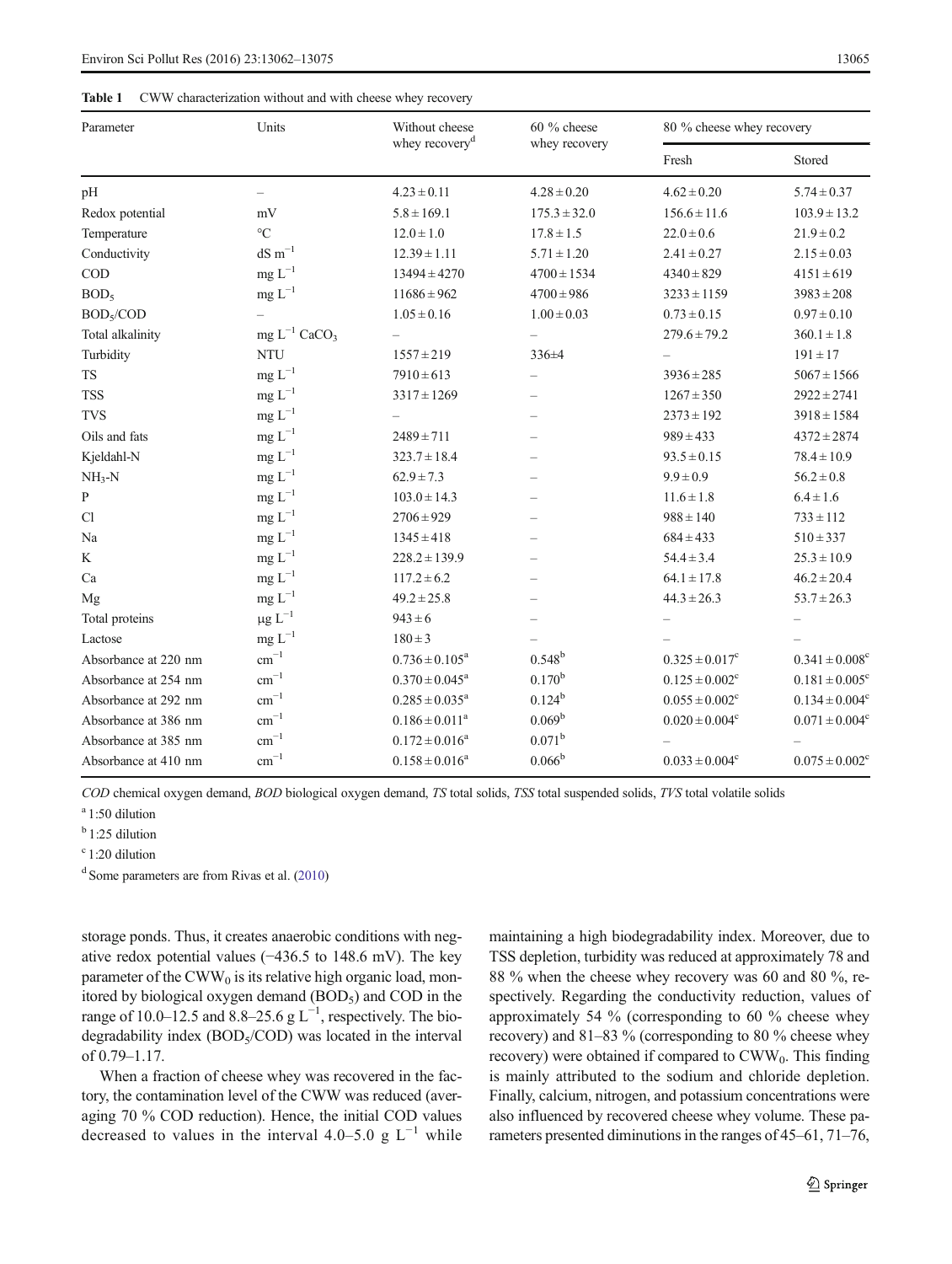<span id="page-4-0"></span>and 76–89 %, respectively, when the maximum amount of cheese whey was recovered. In the case of stored  $CWW_0$ , the nitrogen was essentially present in the form of organic and ammoniacal nitrogen in a percentage of approximately 80 and 19 %, respectively. Stored CWW<sub>80</sub> showed just 28 % in the organic form.

#### Cheese whey wastewater treatment

Coagulation-flocculation or precipitation processes are effective technologies capable of acceptably reducing the nutrients and organic load of CWW. These treatments render a biodegradable effluent that can be ultimately polished by a simple activated sludge process. The removal efficiency is influenced by reagent dose, temperature, operating pH, and, to a significant extent, by the fraction of recovered cheese whey.

Optimal operating conditions when using  $Ca(OH)_{2}$ , NaOH, or  $FeCl<sub>3</sub>$  (without cheese whey recovery) have been determined in preliminary works (Rivas et al. [2010](#page-13-0), [2011](#page-13-0)). Given the complexity and variability of this effluent, a first sequence of experiments was conducted with  $\text{CWW}_0$ . Figure 1a depicts the main results obtained in terms of COD, BOD5, and turbidity elimination after chemical precipitation with  $Ca(OH)$ <sub>2</sub> or NaOH or alternatively after coagulationflocculation with FeCl<sub>3</sub>. The chemical precipitation with  $Ca(OH)_2$  addition at pH 11.5 led to the best results. Other pHs in the interval 8.6–12.4 have also been tested in this work (Table [2\)](#page-5-0). Under optimum pH conditions, COD, BOD $_5$ , and turbidity maximum removals close to 51, 47, and 99 % were found, respectively (Fig. 1a). Biodegradable organic matter was mainly removed. Table [3](#page-6-0) shows the final values of additional parameters after treatment with  $Ca(OH)$ <sub>2</sub> addition. Significant reduction values after the precipitation stage were obtained in parameters such as TSS (90 %), oils and fats (88 %), total nitrogen (53 %), and phosphorus (97 %), as well as total coliform elimination (results not shown). Contrarily, total solids (TS) increased from 7.9 to 11.2  $g L^{-1}$ , undoubtedly due to total dissolved solid increase as a result of lime addition. These findings may be caused by the reactions taking place when lime is added to the wastewater, with formation of insoluble species, such as calcium carbonate (reactions 1– 4), magnesium carbonate, and magnesium hydroxide (reactions 3 and 4), and phosphates (reactions 5 and 6):

$$
Ca(OH)2 + H2CO3 \rightleftarrows CaCO3 \downarrow + 2 H2O
$$
 (1)

$$
\text{Ca(OH)}_2 + \text{Ca(HCO}_3)_2 \rightleftarrows 2 \text{ CaCO}_3 \downarrow + 2 \text{H}_2 \text{O} \tag{2}
$$

$$
\text{Ca(OH)}_2 + \text{Mg(HCO}_3)_2 \rightleftarrows \text{MgCO}_3 \downarrow + \text{CaCO}_3 \downarrow + 2 \text{H}_2\text{O} \quad (3)
$$

$$
Ca(OH)2 + MgCO3 \ncong Mg(OH)2\downarrow + CaCO3\downarrow
$$
 (4)

$$
3 Ca(OH)2 + 2 PO43 \ncong Ca3(PO4)2\downarrow + 6 OH
$$
 (5)



Fig. 1 Treatment by  $Ca(OH)_2$ , NaOH, and FeCl<sub>3</sub> processes of raw CWW without cheese whey recovery (a) and with 60 % cheese whey recovery (b). a Chemical precipitation experimental conditions:  $pH = 4.24$ , temperature = 12.0 °C, COD = 18,531 mg L<sup>-1</sup>, BOD<sub>5</sub> = 12,500 mg L<sup>-1</sup> , turbidity = 1331.0 NTU. Coagulation-flocculation experimental conditions: pH = 4.25, temperature = 12.0 °C, COD = 13,900 mg L<sup>-1</sup>,  $BOD_5 = 11,000$  mg L<sup>-1</sup>, turbidity = 1714.7 NTU. **b** Experimental conditions: pH = 4.28, temperature = 17.8 °C, COD = 4700 mg L<sup>-1</sup>,  $BOD_5 = 4700$  mg L<sup>-1</sup>, turbidity = 336.3 NTU

 $4 Ca(OH)<sub>2</sub> + 3 PO<sub>4</sub><sup>3-</sup> + H<sub>2</sub>Oz^2Ca<sub>4</sub>H(PO<sub>4</sub>)<sub>3</sub>\downarrow + 9 OH (6)$ 

Chemical precipitation with NaOH led to a higher removal of organic content  $(BOD<sub>5</sub> 17 %$  and COD 48 %) than did coagulation-flocculation with FeCl3  $(BOD<sub>5</sub> 23 %$  and COD 32%), removing biodegradable and non-biodegradable organic matter. However, the last process was more efficient in turbidity depletion (72 against 49 % corresponding to NaOH precipitation). Regarding the precipitation with NaOH addition, the reactions that can occur are mainly responsible for the formation of magnesium and calcium hydroxides (reactions 7 and 8) (Prazeres et al. [2016](#page-13-0)). Finally, with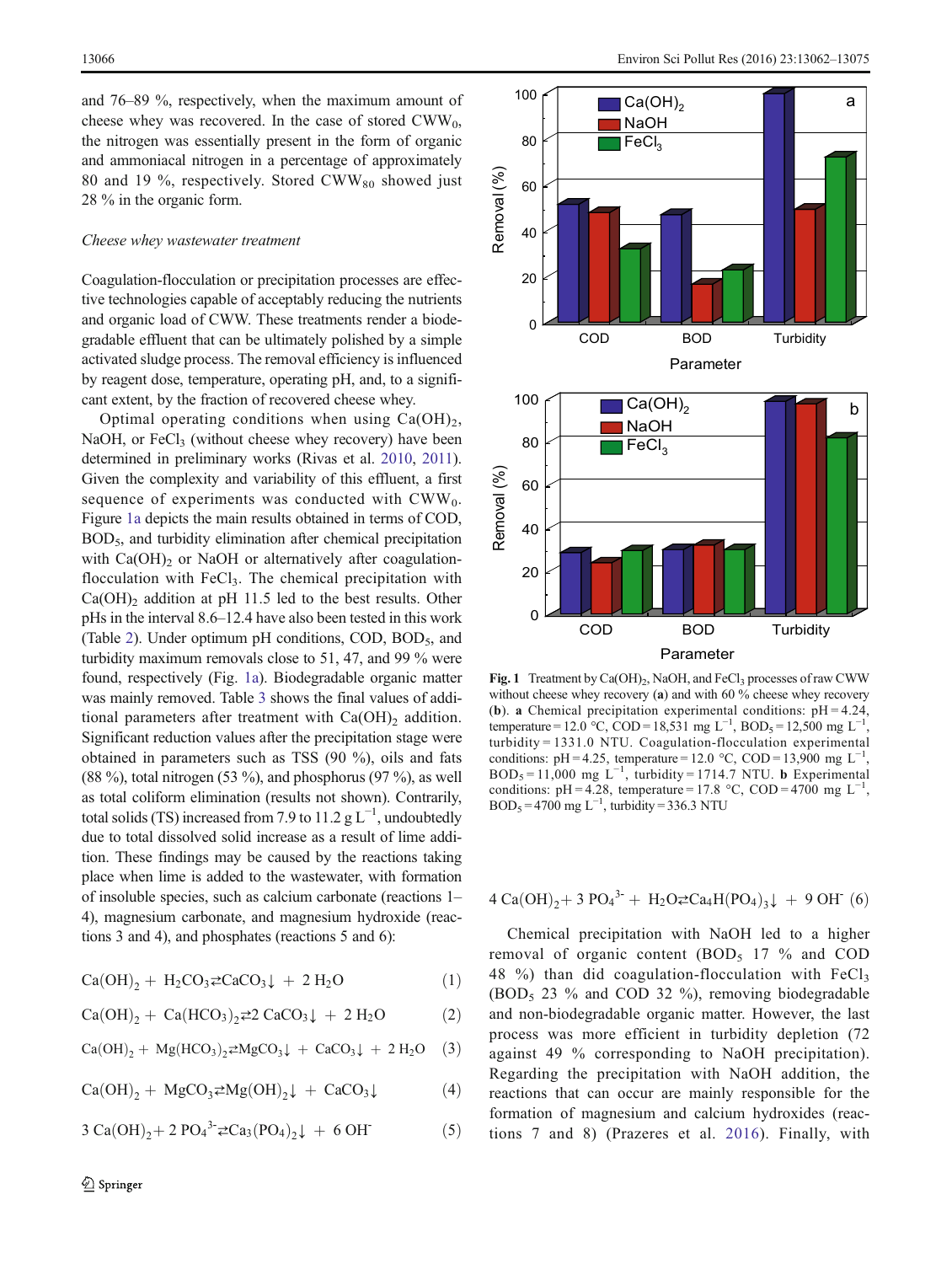<span id="page-5-0"></span>

|                     |                                 |       | Table 2 Optimization of the treatment of $CWW_0$ with $Ca(OH)_2$ addition |                           |                                              |                                                    |                       |                    |                                           |                                           |                                                                |                                                                                                     |                                                                                               |                                                                                                              |                                                                                                     |
|---------------------|---------------------------------|-------|---------------------------------------------------------------------------|---------------------------|----------------------------------------------|----------------------------------------------------|-----------------------|--------------------|-------------------------------------------|-------------------------------------------|----------------------------------------------------------------|-----------------------------------------------------------------------------------------------------|-----------------------------------------------------------------------------------------------|--------------------------------------------------------------------------------------------------------------|-----------------------------------------------------------------------------------------------------|
| Precipitation<br>Ъq | Reagent<br>$(g L^{-1})$<br>Dose |       | Temperature                                                               | potentia<br>Redox<br>(mV) | $(\rm{mg}\,L^{-1})$<br>g                     | $(\text{mg L}^{-1})$<br>BOD <sub>5</sub>           | BOD <sub>5</sub> /COD | Turbidity<br>(NTU) | Conductivity<br>$(dS \; m^{-1})$          | $220^a$                                   | $254^a$                                                        | 292ª                                                                                                | 386 <sup>a</sup>                                                                              | $385^{\rm a}$                                                                                                | $410^{a}$                                                                                           |
| 8.57                |                                 | 6.65  | 24.8                                                                      | $-74.0$                   | 9463                                         | 10,900                                             | 1.15                  |                    | 15.32                                     | 0.379                                     | 0.086                                                          | 0.037                                                                                               | 0.031                                                                                         | 0.031                                                                                                        | 0.028                                                                                               |
| 9.05                |                                 | 8.79  | 24.6                                                                      | 16.2                      | 9525<br>9088<br>8775<br>7525<br>7213<br>7213 | 11,900<br>10,900<br>9900<br>10,400<br>9900<br>9400 | 1.25                  | $8.49883337737488$ |                                           |                                           | 0.076                                                          |                                                                                                     | 0.031                                                                                         | 0.031                                                                                                        | 0.027                                                                                               |
| 9.49                |                                 | 9.04  | 24.4                                                                      | 16.0                      |                                              |                                                    |                       |                    |                                           |                                           |                                                                |                                                                                                     |                                                                                               |                                                                                                              |                                                                                                     |
| 10.03               | 3.00                            | 9.59  | 24.4                                                                      | $-1.2$                    |                                              |                                                    |                       |                    |                                           |                                           |                                                                |                                                                                                     |                                                                                               |                                                                                                              |                                                                                                     |
| 10.53               | 3.25                            | 10.13 | 24.6                                                                      | $-43.7$                   |                                              |                                                    |                       |                    |                                           |                                           |                                                                |                                                                                                     |                                                                                               |                                                                                                              |                                                                                                     |
| 11.03               | 4.25                            | 10.44 | 24.8                                                                      | $-51.2$                   |                                              |                                                    |                       |                    |                                           |                                           |                                                                |                                                                                                     |                                                                                               |                                                                                                              |                                                                                                     |
| 11.54               | 5.00                            | 10.93 | 24.7                                                                      | $-71.3$                   |                                              |                                                    |                       |                    | 14.64<br>14.75<br>17.09<br>17.98<br>17.98 | 0.356<br>0.394<br>0.305<br>0.288<br>0.299 | $0.122$<br>$0.064$<br>$0.063$<br>$0.057$<br>$0.056$<br>$0.064$ | $\begin{array}{c} 0.028 \\ 0.076 \\ 0.019 \\ 0.019 \\ 0.019 \\ 0.019 \\ 0.018 \\ 0.023 \end{array}$ | $\begin{array}{l} 0.028 \\ 0.027 \\ 0.025 \\ 0.025 \\ 0.030 \\ 0.030 \\ 0.030 \\ \end{array}$ |                                                                                                              | $\begin{array}{l} 0.025 \\ 0.024 \\ 0.022 \\ 0.022 \\ 0.027 \\ 0.033 \\ 0.023 \\ 0.023 \end{array}$ |
| 11.95               | 5.75                            | 11.42 | 24.7                                                                      | $-125.5$                  |                                              |                                                    |                       |                    |                                           |                                           |                                                                |                                                                                                     |                                                                                               |                                                                                                              |                                                                                                     |
| 12.37               | 75.0                            | 11.90 | 24.9                                                                      | $-158.5$                  |                                              | 7900                                               |                       |                    |                                           | 0.238                                     | 0.059                                                          | 0.034                                                                                               | 0.025                                                                                         | $\begin{array}{r} 0.028 \\ 0.028 \\ 0.025 \\ 0.030 \\ 0.030 \\ 0.030 \\ 0.026 \\ 0.024 \\ 0.024 \end{array}$ |                                                                                                     |
| Raw CWW             |                                 | 3.29  | 25.3                                                                      | 229.7                     | 12,775                                       | 12,400                                             | 0.97                  |                    | 14.25                                     | 0.589                                     | 0.245                                                          | 0.186                                                                                               | 0.096                                                                                         |                                                                                                              | 0.090                                                                                               |
|                     |                                 |       | COD chemical oxygen demand, BOD biological oxygen deman                   | ᅙ                         |                                              |                                                    |                       |                    |                                           |                                           |                                                                |                                                                                                     |                                                                                               |                                                                                                              |                                                                                                     |

<sup>a</sup> 1:50 dilution; absorbance at 220, 254, 292, 386, 385, and 410 nm (cm<sup>-1</sup>) <sup>a</sup> 1:50 dilution; absorbance at 220, 254, 292, 386, 385, and 410 nm (cm<sup>-1</sup>)

respect to  $FeCl<sub>3</sub>$  coagulation-flocculation, the precipitate formation is related to the ferric hydroxide (reaction 9):

$$
2\text{ NaOH} + \text{ Mg}(\text{HCO}_3)_2 \rightleftarrows \text{Mg}(\text{OH})_2 \downarrow + 2\text{ NaHCO}_3 \qquad (7)
$$

$$
2 \text{ NaOH} + \text{Ca}(\text{HCO}_3)_2 \rightleftarrows \text{Ca}(\text{OH})_2 \downarrow + 2 \text{ NaHCO}_3 \tag{8}
$$

$$
2 \text{ FeCl}_3 + 3 \text{ Ca(OH)}_2 \rightarrow 2 \text{ Fe(OH)}_3 \downarrow + 3 \text{ CaCl}_2 \tag{9}
$$

 $Ca(OH)_2$  addition to CWW<sub>0</sub> generated the largest amount of sludge (≈12 % of the wastewater total volume), followed by FeCl<sub>3</sub> coagulation-flocculation (≈9 % of the wastewater total volume) and NaOH precipitation (≈6 % of the wastewater total volume). A second sequence of experiments was conducted by using CWW with previous partial recovery of cheese whey. The main results achieved for COD,  $BOD<sub>5</sub>$ , and turbidity removals when  $CWW<sub>60</sub>$  was treated are presented in Fig. [1b](#page-4-0). The effects on the supernatant characterization after the different processes are shown in Table [3.](#page-6-0) Thus, when  $CWW_{60}$  was processed, approximately an additional 30 % of COD was eliminated (75 % COD reduction if summing up the effects of cheese whey recovery and process efficiency). When CWW80 was considered, COD removals in the range of 50–60 % were obtained (COD reduction close to 90 % if considering the raw  $CWW_0$ ). No significant differences were found when processing either the fresh or the stored  $CWW_{80}$ . High reductions were also obtained for turbidity (98–99 %), TSS (94–99 %), oils and fats (90 %), phosphorus (80–86 %), and potassium (63– 85 %) when applying  $Ca(OH)_2$  in CWW<sub>80</sub> treatment.

Besides the reduction of the produced wastewater volume, cheese whey recovery also reduces the costs associated to wastewater treatment due to the lower initial contamination level. Hence, by taking into account efficiency values and economic aspects, treatment with the less expensive process studied,  $Ca(OH)_2$  addition to  $CWW_{80}$ , is recommended (70–80 % reduction in precipitant needs). In this situation, an amount of 1.07– 1.21 g  $L^{-1}$  was consumed in the Ca(OH)<sub>2</sub> process. The only drawback that could be mentioned is the lower value of the  $BOD<sub>5</sub>/COD$  ratio in the proximity of 0.5; however, this value is still considered suitable to apply a final biodegradation step. In any case, higher values of  $BOD<sub>5</sub>/$ COD ratio (close to 0.9) could be obtained when the precipitation with  $Ca(OH)_2$  was carried out at pH 11 instead of 11.5 with significant differences in some parameters, for example, final pH, phenolphthalein and total alkalinity, BOD<sub>5</sub>, Kjeldahl and ammoniacal nitrogen, phosphorus, and potassium (results not shown). This effect is difficult to explain taking into account the small change in the precipitation pH; however, the results were confirmed after several replications.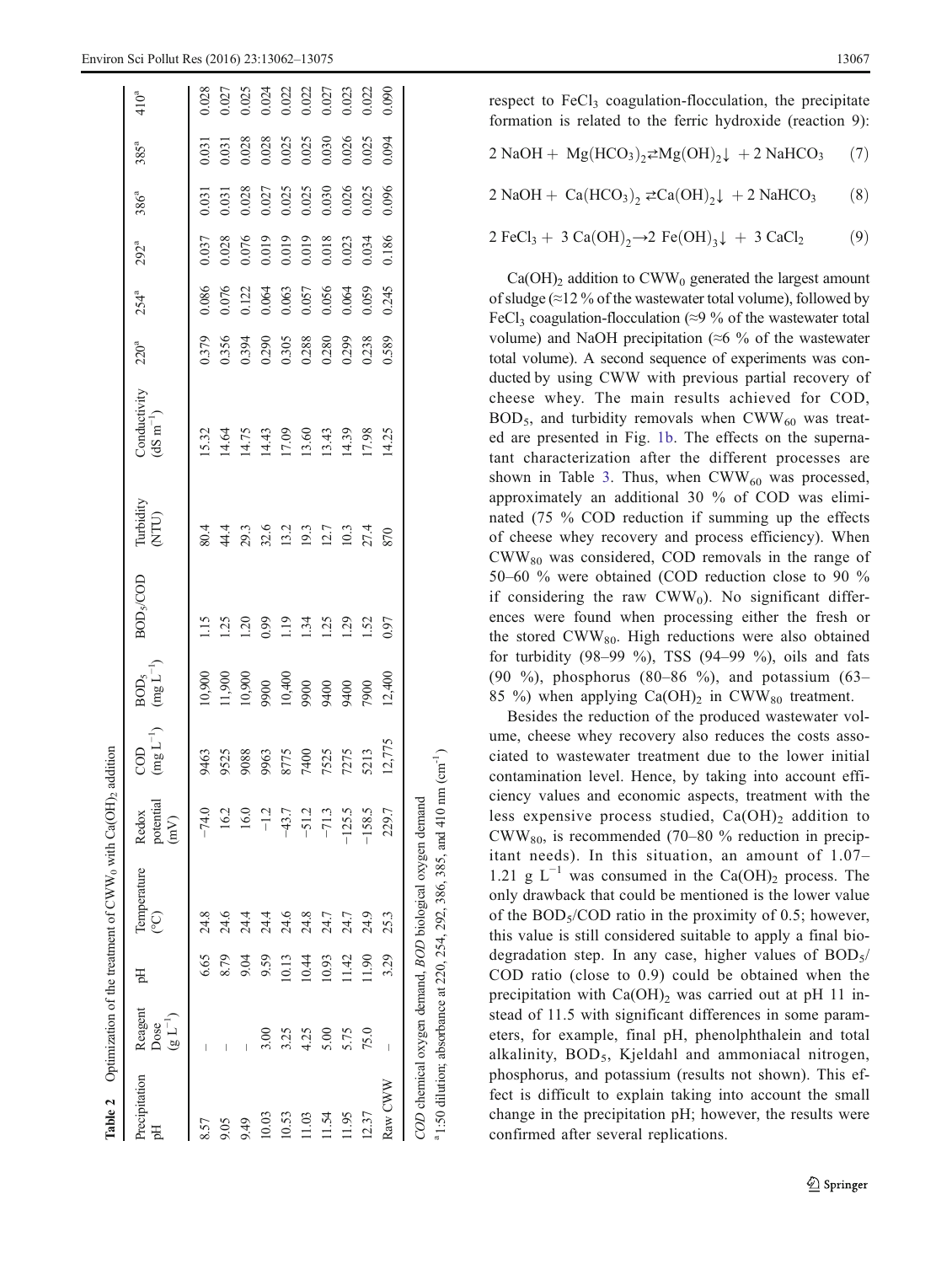<span id="page-6-0"></span>

| Table 3                                                   |                                                 |                                      |                                                                        |                           |                    |                                | Characterization of the supernatants after CWW treatment with Ca(OH) <sub>2</sub> addition to pH 11.5, NaOH addition to pH 11.0 and addition of 250 mg L <sup>-1</sup> of FeCl3, Influence of CWW nature |                                |                                |
|-----------------------------------------------------------|-------------------------------------------------|--------------------------------------|------------------------------------------------------------------------|---------------------------|--------------------|--------------------------------|----------------------------------------------------------------------------------------------------------------------------------------------------------------------------------------------------------|--------------------------------|--------------------------------|
| Parameter                                                 | Units                                           | Without cheese                       | 60% cheese whey recovery                                               |                           |                    | 80% cheese whey recovery       |                                                                                                                                                                                                          |                                |                                |
|                                                           |                                                 | whey recovery<br>Ca(OH) <sub>2</sub> | $Ca(OH)_2$                                                             | NaOH                      | FeCl <sub>3</sub>  | $Ca(OH)$ <sub>2</sub> (Fresh)  | Ca(OH) <sub>2</sub> (Stored)                                                                                                                                                                             | NaOH                           | FeCl <sub>3</sub>              |
| Ηq                                                        |                                                 | $12.51 \pm 0.01$                     | 11.12                                                                  | 10.69                     | 4.03               | $11.11 \pm 0.42$               | $10.40 \pm 0.15$                                                                                                                                                                                         | $9.92 \pm 0.12$                | $5.79 \pm 0.08$                |
| Redox potential                                           | $\sum_{i=1}^{n}$                                | $-197.9 + 74.7$                      | $-89.3$                                                                | $-101.2$                  | 216.8              | $-23.2 \pm 18.9$               | $46.9 \pm 32.9$                                                                                                                                                                                          | $-153.2 + 27.0$                | $-278.3 \pm 16.9$              |
| Temperature                                               | $\mathcal{S}$                                   | $12.0 \pm 1.0$                       | 17.5                                                                   | 17.4                      | 17.5               | $22.6 \pm 0.2$                 | $22.6 \pm 0.2$                                                                                                                                                                                           | $19.1 \pm 0.1$                 | $19.2 \pm 0.1$                 |
| Conductivity                                              | $\rm d S~m^{-1}$                                | $13.49 \pm 0.01$                     | 8.72                                                                   | 9.13                      | 5.69               | $3.18 \pm 0.26$                | $2.96 \pm 0.07$                                                                                                                                                                                          | $3.92 \pm 0.13$                | $3.51 \pm 0.03$                |
| COD                                                       | ${\rm mg}\ {\rm L}^{-1}$                        | $9025 \pm 314$                       | 3364±250                                                               | 3585±95                   | 3325               | $1758 \pm 115$                 | $.963 \pm 27$                                                                                                                                                                                            | $2007 \pm 0$                   | $1840 \pm 33$                  |
| $\mathrm{BOD}_5$                                          | ${\rm mg}\ {\rm L}^{-1}$                        | $6650 \pm 354$                       | 3300                                                                   | 3200                      | 3300               | $876 \pm 17$                   | $892 \pm 11$                                                                                                                                                                                             | $1467 + 58$                    | $833 \pm 58$                   |
| BOD <sub>5</sub> /COD                                     |                                                 | $0.75 \pm 0.01$                      | 00.1                                                                   | 0.89                      | 0.99               | $0.50 \pm 0.03$                | $0.46 \pm 0.01$                                                                                                                                                                                          | $0.73 \pm 0.03$                | $0.45 \pm 0.03$                |
| Phenolphthalein alkalinity                                | mg $L^{-1}$ CaCO <sub>3</sub>                   |                                      |                                                                        |                           |                    | $725.0 \pm 359.4$              | $1300.0 \pm 200.0$                                                                                                                                                                                       |                                |                                |
| Total alkalinity                                          | $mg L^{-1}$ CaCO <sub>3</sub>                   |                                      |                                                                        |                           |                    | $1100.0 + 216.0$               | $2020.0 \pm 109.5$                                                                                                                                                                                       |                                |                                |
| Turbidity                                                 | NTU                                             | $6.6 \pm 3.2$                        | $4.9 \pm 1.0$                                                          | $8.9 \pm 7.8$             | 61.8               | $2.5 \pm 1.3$                  | $3.1 \pm 0.2$                                                                                                                                                                                            | $3.7 \pm 0.8$                  | $13.6 \pm 1.0$                 |
| TS                                                        | mgL                                             | $11190 \pm 76$                       |                                                                        |                           |                    | $3011 \pm 149$                 | $2696 \pm 41$                                                                                                                                                                                            |                                |                                |
| <b>TSS</b>                                                | mgL                                             | $323 \pm 18$                         |                                                                        |                           |                    | $72.5 \pm 35.6$                | $34.4 \pm 12.2$                                                                                                                                                                                          |                                |                                |
| <b>LVS</b>                                                | mgL                                             |                                      |                                                                        |                           |                    | $1152 \pm 131$                 | $925 \pm 111$                                                                                                                                                                                            |                                |                                |
| Oils and fats                                             | mgL                                             | $309 \pm 284$                        |                                                                        |                           |                    | $102 \pm 45$                   | $452 \pm 297$                                                                                                                                                                                            |                                |                                |
| Kjeldahl-N                                                | mgL                                             | $152.2 \pm 2.0$                      |                                                                        |                           |                    | $30.3 \pm 2.7$                 | $84.7 \pm 24.4$                                                                                                                                                                                          |                                |                                |
| $NH3$ -N                                                  | mgL                                             | $59.0 \pm 1.0$                       |                                                                        |                           |                    | $11.4 \pm 1.3$                 | $76.4 \pm 14.4$                                                                                                                                                                                          |                                |                                |
|                                                           | mgL                                             | $3.4 \pm 0.4$                        |                                                                        |                           |                    | $2.3 \pm 1.0$                  | $0.9 + 0.2$                                                                                                                                                                                              |                                |                                |
| $\overline{\circ}$                                        | mgL                                             | $2395 \pm 0$                         |                                                                        |                           |                    | $961 \pm 179$                  | $877 \pm 110$                                                                                                                                                                                            |                                |                                |
| ž                                                         | ${\rm mg}\,{\rm L}^{-1}$                        |                                      |                                                                        |                           |                    | $1061 \pm 74$                  | $1166 \pm 127$                                                                                                                                                                                           |                                |                                |
|                                                           | $\rm{mg}\, \rm{L}^{-1}$                         |                                      |                                                                        |                           |                    | $8.0 \pm 1.6$                  | $9.3 \pm 3.7$                                                                                                                                                                                            |                                |                                |
|                                                           | $\rm{mg}\, \rm{L}^{-1}$                         |                                      |                                                                        |                           |                    | $159.7 \pm 11.5$               | $132.4 \pm 18.4$                                                                                                                                                                                         |                                |                                |
| Mg                                                        | $\rm{mg}\, \rm{L}^{-1}$                         |                                      |                                                                        |                           |                    | $68.8 \pm 27.0$                | $49.5 \pm 19.4$                                                                                                                                                                                          |                                |                                |
| Total proteins                                            | $\mu g \, L^{-1}$                               | $61 \pm 6$                           |                                                                        |                           |                    |                                |                                                                                                                                                                                                          |                                |                                |
| Lactose                                                   | $\rm{mg\,L}^{-1}$                               | $43 \pm 3$                           |                                                                        |                           |                    |                                |                                                                                                                                                                                                          |                                |                                |
| Absorbance at 220 mm                                      | $\overline{\overline{\overline{\overline{u}}}}$ | $0.451 \pm 0.006^a$                  | $0.291 \pm 0.019^b$                                                    | $0.408 + 0.014^{b}$       | $0.397^{b}$        | $1.066 \pm 0.047$ °            | $0.625 \pm 0.013$ °                                                                                                                                                                                      | $0.215 \pm 0.005$ <sup>d</sup> | $0.167 \pm 0.005$ <sup>d</sup> |
| Absorbance at 254 nm                                      | $\mathrm{cm}^{-1}$                              | $0.034 \pm 0.004$ <sup>a</sup>       | $0.028 \pm 0.005^b$                                                    | $0.040 \pm 0.006^b$       | $0.083^{b}$        | $0.409 \pm 0.015$ °            | $0.133 \pm 0.003$ <sup>c</sup>                                                                                                                                                                           | $0.055 \pm 0.002^{\circ}$      | $0.063 \pm 0.005$ <sup>d</sup> |
| Absorbance at 292 nm                                      | $\mathrm{cm}^{-1}$                              | $0.017 \pm 0.001$ <sup>a</sup>       | $0.005 \pm 0.004^b$                                                    | $0.014 \pm 0.006^b$       | $0.048^{b}$        | $0.106 \pm 0.010$ <sup>c</sup> | $0.070 \pm 0.003$ °                                                                                                                                                                                      |                                |                                |
| Absorbance at 386 nm                                      | $\bar{\bar{\mathrm{g}}}$                        | $0.016 \pm 0.001a$                   | $0.008 \pm 0.004^b$                                                    | $0.042 \pm 0.013$ °       | $0.012^{b}$        | $0.019 \pm 0.004$ °            | $0.002 \pm 0.002$ <sup>c</sup>                                                                                                                                                                           |                                |                                |
| Absorbance at 385 nm                                      | $\mathrm{cm}^{-1}$                              | $0.004 \pm 0.001a$                   | $0.008 \pm 0.003^b$                                                    | $0.042 \pm 0.013$ °       | $0.012^{b}$        | $0.015 \pm 0.006$ °            | $0.006 \pm 0.004$ °                                                                                                                                                                                      |                                |                                |
| Absorbance at 410 nm                                      | $\bar{\vec{B}}$                                 | $0.003 \pm 0.000^{4}$                | $0.006 \pm 0.003^b$                                                    | $0.034 \pm 0.010^{\circ}$ | 0.009 <sup>b</sup> | $0.011 \pm 0.006^{\circ}$      | $0.003 \pm 0.003$ <sup>c</sup>                                                                                                                                                                           | $0.047 \pm 0.009$ <sup>e</sup> | $0.177 \pm 0.023$ °            |
| COD chemical oxygen demand. BOD biological oxygen demand. |                                                 |                                      | TS total solids. TSS total suspended solids. TVS total volatile solids |                           |                    |                                |                                                                                                                                                                                                          |                                |                                |

COD chemical oxygen demand, BOD biological oxygen demand, TS total solids, TSS total suspended solids, TVS total volatile solids  $\cdot$  $\cdot$  $\mathbf{f}$ à á Ļ.  $\tilde{\mathbf{z}}$ 

 1:50 dilution b 1:25 dilution

a 1:50 d<br>b 1:25 d<br>c 1:5 dil<br>d 1:20 d<br>e Direct  $\mathfrak{c}_1:5$  dilution

1:20 dilution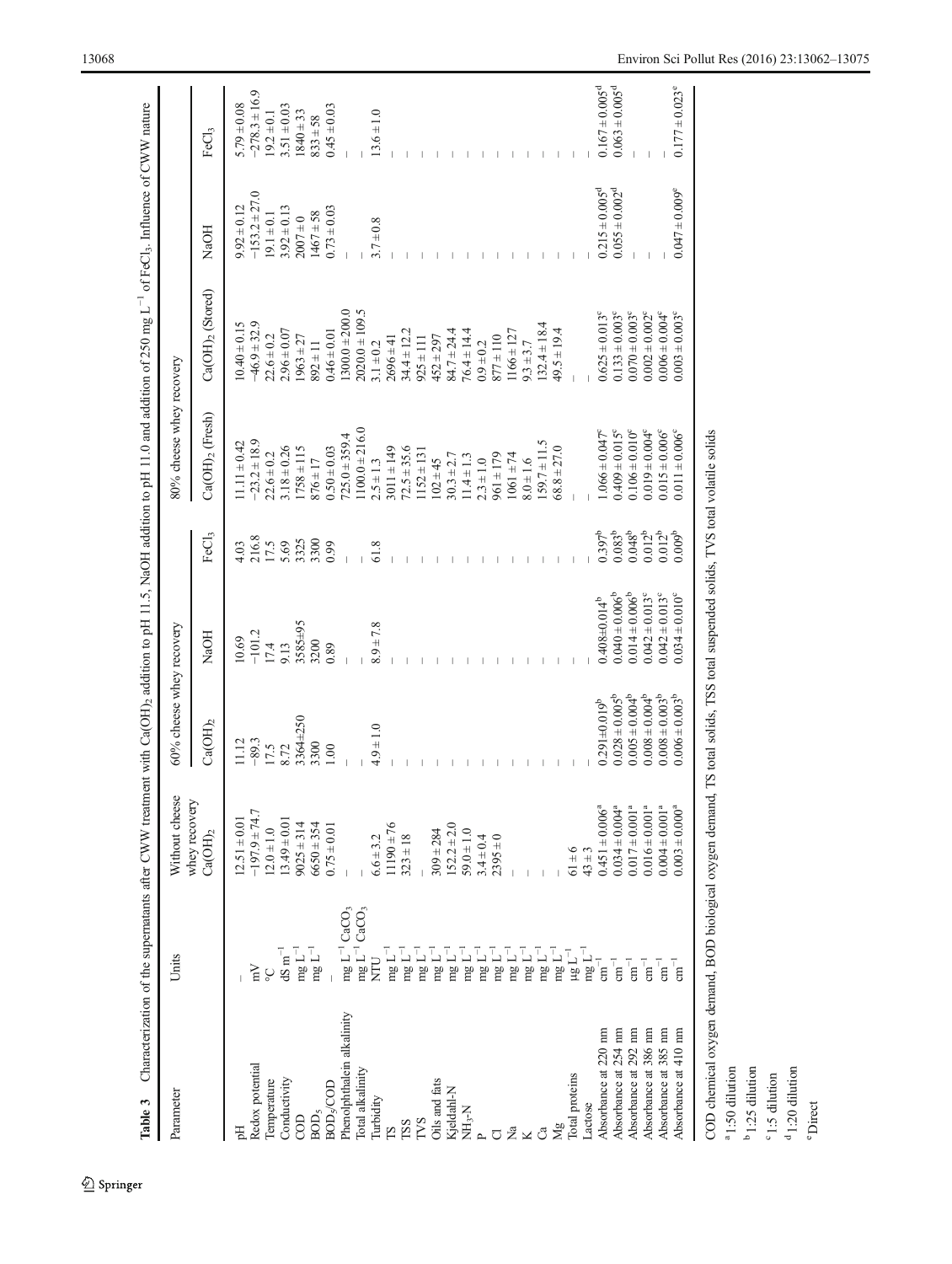# Atmospheric  $CO<sub>2</sub>$  carbonation of the supernatant coming from the  $Ca(OH)_2$  precipitation

As stated previously, regardless of the CWW considered (with or without whey recovery), once the physicochemical process is applied, a final aerobic biodegradation can be implemented. As a consequence, the pretreated effluent needs the corresponding pH amendment to neutral conditions, so the biodegradation can take place. In order to save in chemicals, the natural pH modification due to the atmospheric  $CO<sub>2</sub>$  absorption is suggested. The following reactions should be considered:

$$
CO2(air) + OH- \rightarrow HCO3
$$
\n(10a)

$$
HCO_3 + OH^- \rightarrow CO_3^{2-} + H_2O \tag{10b}
$$

$$
CO32+ + Ca2+ \to \downarrow CaCO3
$$
 (11a)

$$
CO_3^{2-} + Mg^{2+} \rightarrow \downarrow MgCO_3 \tag{11b}
$$

$$
2 \text{ OH}^{\cdot} + \text{Ca}^{2+} \rightarrow \downarrow \text{Ca(OH)}_{2} \tag{11c}
$$

$$
2 \text{ OH}^{\cdot} + \text{ Mg}^{2+} \rightarrow \downarrow \text{Mg}(\text{OH})_2 \tag{11d}
$$

$$
CaCO3 + CO2 + H2O \to Ca2+ + 2 HCO3
$$
 (12a)

$$
MgCO3 + CO2 + H2O \rightarrow Mg2+ + 2 HCO3
$$
 (12b)

The rate constant  $k_{10a}$  is 8500 M<sup>-1</sup> s<sup>-1</sup> at 25 °C while the reaction 10b is instantaneous ([http://pac.iupac.org\)](http://pac.iupac.org/). According to the solubility product constants  $(6.8 \times 10^{-9}$  and  $3-6 \times 10^{-6}$  M<sup>2</sup> for Mg and Ca, respectively), the precipitation of carbonates is favored. For comparison purposes, a control run using distilled water was carried out with an initial pH of 11.5. Figure 2a shows the results obtained. As observed, when considering distilled water, approximately 10 days were required to lower the pH to suitable values to consider a biological post-treatment (pH≈8). pH evolution was accompanied by a fast decrease of the conductivity and divalent cations content in the first 4 days. Reaction 10a was responsible for the pH decrease. When  $HCO_3$ <sup>-</sup> was formed, this species was immediately transformed to carbonate due to the existing alkaline conditions. Calcium and magnesium carbonates and/or hydroxides precipitated and a whitish solid was experimentally observed. Characterization of the solid is presented in Table [4](#page-8-0). This precipitate is rich in calcium and magnesium. Once the pH was naturally lowered, reaction 12 occurred increasing the concentration of  $Mg^{2+}$ , HCO<sub>3</sub><sup>-</sup>, and Ca<sup>2+</sup> (see Fig. 2a), and consequently the conductivity values. By considering all the equilibrium reactions taking place and the  $CO<sub>2</sub>$  partial pressure under normal room conditions  $(P_{CO2} = 3.5 \times 10^{-4}$  atm, Henry's constant=29. 8 atm  $M^{-1}$ ), the theoretical values of pH and Ca<sup>2+</sup> should be 8.27 and 18 mg  $L^{-1}$ , respectively, close to the experimental values of 8.06 and 17.2 mg  $L^{-1}$ .



Fig. 2 Atmospheric  $CO<sub>2</sub>$  carbonation process: natural evolution of different parameters in Distilled water after addition of  $Ca(OH)_2$  to pH 11.5 **a**, Stored CWW<sub>80</sub> after Ca(OH)<sub>2</sub> addition to pH 12.0 **b**, and Fresh  $CWW_{80}$  after Ca(OH)<sub>2</sub> addition to pH 11.5 c. Symbols: *black circle*, pH; black square,  $Mg^{2+}$ ; black triangle, Conductivity; white circle,  $HCO_3^-$ ; white square, Ca

Similar neutralization experiments were conducted after the treatment of stored and fresh CWW $_{80}$  with Ca(OH)<sub>2</sub> addition. Figure 2b, c shows the results obtained. One of the most interesting facts observed was the reduction of the time required for the neutralization, around 4–6 days, lower than the values (8–13 days) obtained using biological processes for CWW treatment (Gavala et al. [1999](#page-12-0); Kalyuzhnyi et al. [1997;](#page-12-0) Rivas et al. [2010;](#page-13-0) Yang et al. [2003](#page-13-0)).

Atmospheric  $CO<sub>2</sub>$  was absorbed by pretreated wastewater surface, reacting with OH<sup>−</sup> and forming HCO<sub>3</sub><sup>−</sup>. The amount of accumulated  $HCO_3$ <sup>-</sup> was however increased if compared to the blank run.  $HCO_3^-$  was transformed into  $CO_3^2^-$ , which reacted with the ions existing in the pretreated wastewater to form calcium and magnesium carbonates. The formation of calcium and/or magnesium hydroxides can also take place. Consequently, decreases of the conductivity, calcium, and magnesium were also obtained in the first days. The divalent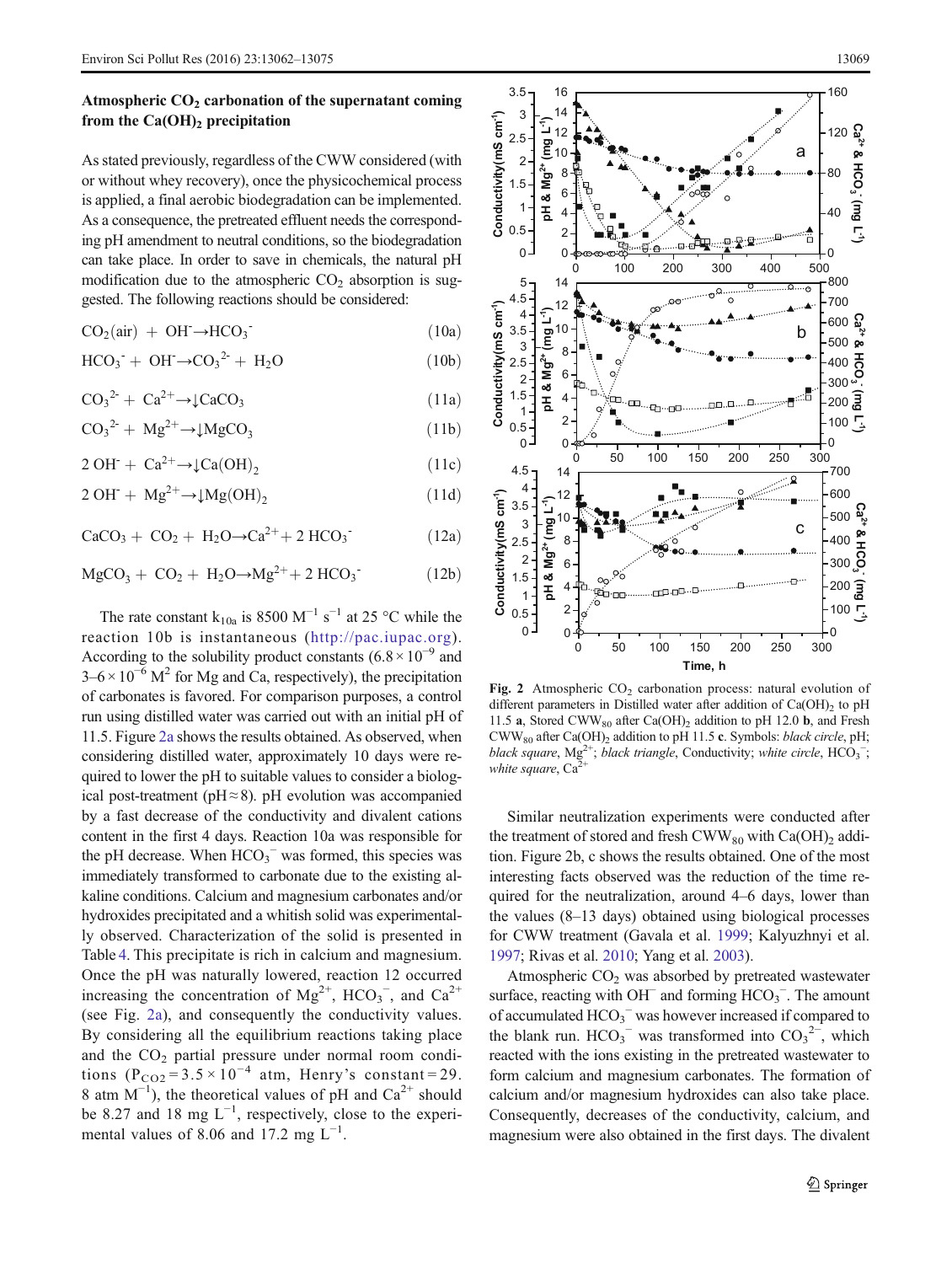<span id="page-8-0"></span>Table 4 Characterization of the precipitates obtained in the atmospheric CO<sub>2</sub> carbonation process of pretreated CWW<sub>80</sub> (dry matter =  $94-100\%$ )

| Parameter      | Units               |             | Control run (distilled water) | Stored $CWW_{80}$ |             | Fresh CWW <sub>80</sub> |
|----------------|---------------------|-------------|-------------------------------|-------------------|-------------|-------------------------|
|                |                     | $pH = 12.0$ | $pH = 11.5$                   | $pH = 12.0$       | $pH = 11.5$ | $pH = 11.5$             |
| Dry weight     | $g L^{-1}$ of water | 0.73        | 0.21                          | $0.95 - 0.97$     | 0.47        | 0.61                    |
| Organic matter | $\%$                | 2.4         | 3.1                           | $16.8 - 19.8$     | 18.3        | 37.4                    |
| P              | $g kg^{-1}$         |             |                               |                   | 0.304       | 0.814                   |
| Na             | $g kg^{-1}$         | 0.841       | 2.641                         | $166 - 178$       | 355         | 178                     |
| K              | $g kg^{-1}$         | 0.086       | 0.262                         | $13.7 - 14.2$     | 15.8        | 11.7                    |
| Ca             | $g kg^{-1}$         | 355.8       | 339.6                         | $90.5 - 120.9$    | 66.3        | 37.2                    |
| Mg             | $g kg^{-1}$         | 8.23        | 20.0                          | $0.14 - 3.94$     | 11.5        | 7.92                    |

cation profiles also presented a concave shape; however, these profiles were less abrupt than those obtained in distilled water due to the faster neutralization of the media. After a certain time, an increase of the calcium and magnesium concentrations could be experienced, as well as a conductivity value rise. The obtained precipitates were also characterized (Table 4), containing principally sodium, calcium, potassium, and magnesium. As an average, total hardness of the final wastewater showed values in the proximity of 500 mg  $L^{-1}$ as  $CaCO<sub>3</sub>$ , likely due to the stabilization of cations by complexation processes; however, the most important characteristics were the high biodegradability of the COD content and the pH value located around 8.0. Table 5 depicts the pretreated CWW characterization after atmospheric  $CO<sub>2</sub>$  carbonation (stored CWW<sub>80</sub>). In this atmospheric  $CO<sub>2</sub>$  carbonation process, the concentrations of TS, sodium, phosphorus, and

**Table 5** Characterization of the pretreated CWW<sub>80</sub> (stored) from basic precipitation with  $Ca(OH)_2$  addition and atmospheric  $CO_2$  carbonation

| Parameter             | Units                         | Interval        | Average          |
|-----------------------|-------------------------------|-----------------|------------------|
| pH                    |                               | 7.92-7.93       | $7.92 \pm 0.01$  |
| Redox potential       | mV                            | 139.8-157.5     | $145.9 \pm 10.0$ |
| Conductivity          | $dS \text{ m}^{-1}$           | $3.70 - 3.76$   | $3.73 \pm 0.03$  |
| $\rm COD$             | $mg L^{-1}$                   | $767 - 1600$    | $1044 \pm 481$   |
| <b>TS</b>             | $g L^{-1}$                    | $2.4 - 2.5$     | $2.5 \pm 0.1$    |
| <b>TVS</b>            | $g L^{-1}$                    | $0.5 - 0.6$     | $0.5 \pm 0.1$    |
| <b>TFS</b>            | $g L^{-1}$                    | $1.9 - 2.0$     | $1.9 \pm 0.1$    |
| <b>Total hardness</b> | $mg L^{-1}$ CaCO <sub>3</sub> | $405.2 - 442.0$ | $429.7 \pm 21.3$ |
| Kjeldahl-N            | $mg L^{-1}$                   | $3.4 - 8.4$     | $6.6 \pm 2.8$    |
| $NH3-N$               | $mg L^{-1}$                   | $1.0 - 1.6$     | $1.3 \pm 0.3$    |
| P                     | $mg L^{-1}$                   | $0.3 - 0.9$     | $0.6 \pm 0.3$    |
| Na                    | $mg L^{-1}$                   | 1032-1060       | $1042 \pm 16$    |
| K                     | $mg L^{-1}$                   | 76.4-84.4       | $81.7 \pm 4.6$   |
| Ca                    | $mg L^{-1}$                   | $147.3 - 162.1$ | $152.2 \pm 8.5$  |
| Mg                    | $mg L^{-1}$                   | $9.0 - 17.9$    | $11.9 \pm 5.2$   |

Results after three replicates

COD chemical oxygen demand, TS total solids, TVS total volatile solids, TFS total fixed solids

magnesium decreased by 7, 11, 33, and 76 %. Another important finding was the successful reduction of Kjeldahl (92 %) and ammoniacal (98 %) nitrogen, as well as the mitigation of 53.24 and 146.42 mg of atmospheric  $CO<sub>2</sub>$  per liter of treated fresh and stored  $CWW_{80}$ , respectively. Contrarily, the distilled water presented lower mitigation of atmospheric  $CO<sub>2</sub>$ (3.41 mg per liter of distilled water), since the  $HCO_3^-$  formation occurred for a reaction time greater than 100 h.

#### Sludge sedimentation

Precipitation with  $Ca(OH)_2$  addition not only led to the best results in terms of organic removal but also in terms of sludge settling properties. The average settling velocity  $(V<sub>S</sub>)$  could be calculated by considering the slope of the sedimentation curve in the clarification zone, that is, the straight line at the beginning of the sludge sedimentation (Metcalf and Eddy [2003;](#page-12-0) Ramalho [1996](#page-13-0)). Hence, a settling velocity value of 5.2 cm min−<sup>1</sup> was experienced for the sludge obtained in the precipitation with  $Ca(OH)_2$  addition of stored CWW<sub>80</sub>. Figure [3a](#page-9-0) depicts the sludge sedimentation curves as a function of time in triplicate experiments after  $Ca(OH)_2$  addition to stored  $CWW_{80}$ . At this point, it should be highlighted that the sludge formed when  $Ca(OH)_2$  was added to fresh CWW<sub>80</sub> did show significantly poorer settling properties than those obtained with stored wastewater (about eight times lower average sedimentation velocity). However, in both cases, the final sludge volume was similar (results not shown).

Some preliminary calculations could be conducted to assess the sedimentation tank dimensions needed in continuous operation. Hence, the height-time curve (Fig. [3a](#page-9-0)) was fitted to an exponential expression given by Rivas et al. ([2010](#page-13-0)):

$$
h(t, h_o) = \frac{\alpha X_o h_o}{\beta} + \left[ h_o - \frac{\alpha X_o h_o}{\beta} \right] \exp\left(-\frac{\beta}{X_o h_o} t\right) \tag{13}
$$

where t stands for the time;  $h(t, h_0) =$  sludge height at time t; h<sub>o</sub>= initial sludge height; α and β = adjustable parameters for the sedimentation process, and  $X_0$ = initial total suspended solids concentration. The initial conditions were  $h_0 = 34$  cm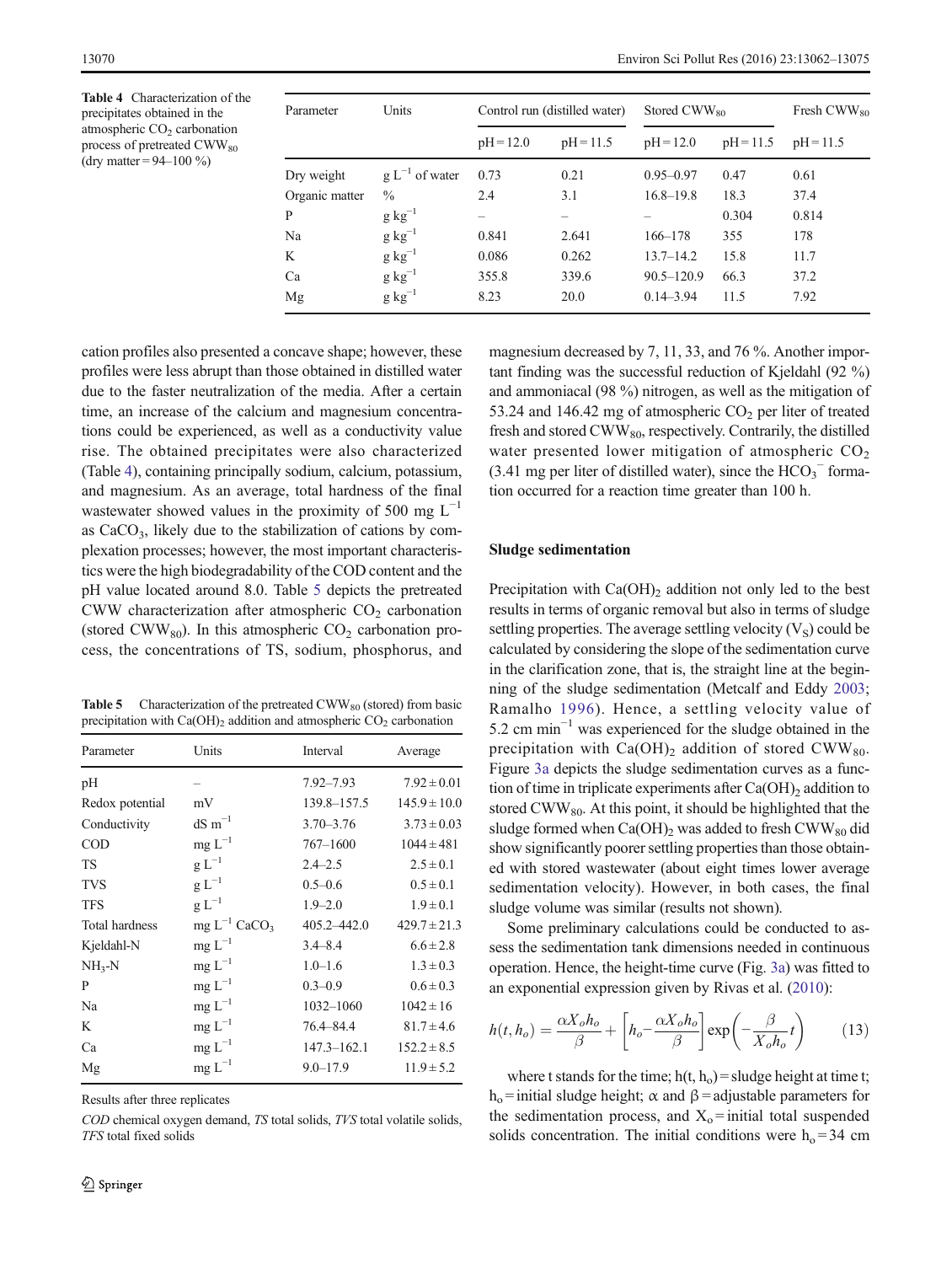

<span id="page-9-0"></span>

Fig. 3 Settling profile of sludge after Ca(OH)<sub>2</sub> addition to stored CWW<sub>80</sub> at pH 11.5 in a standard 1-L test tube (34 cm height) (a). Determination of settling tank area as a function of exit solids concentration (inlet solids concentration = 1937 mg  $L^{-1}$ ) (b)

and  $X_0$  = 1937 mg L<sup>-1</sup>. The following values for the adjustable parameters were achieved:  $\alpha$  = 1.22 cm min<sup>-1</sup> and β = 16, 680 mg L<sup>-1</sup> cm min<sup>-1</sup> (R<sup>2</sup> ≈ 0.99). Solid concentration as a function of time and height could be determined by the following expression:

$$
X(t,h) = \frac{X_o h_o}{h(t,h_o) - \left[\alpha - \frac{\beta}{X_o h_o} h(t,h_o)\right]t}
$$
(14)

The solids flow rate per surface unit in the settling tank  $(G_T,$  $kg \text{ m}^{-2}$  day<sup>-1</sup>) should be considered for effluents with a high TSS content (>500 mg  $L^{-1}$ ). The value of G<sub>T</sub> (global solid flow rate,  $G_T = G_B + G_U$  includes the solids flow rate due to gravity  $(G_B)$  plus one due to the movement resulting from sludge outlet at the clarifier bottom  $(G_U)$ .  $G_B$ , the solid flow rate in the clarifier due to gravity, was calculated by means of

$$
G_B = X(t, h) \cdot v(t, h) \tag{15}
$$

where  $v(t, h)$  is the settling velocity corresponding to a sludge height of concentration  $X(t, h)$ . The plot  $G_B$  versus  $X(t, h)$  for stored CWW<sub>80</sub> treated with Ca(OH)<sub>2</sub> addition is displayed in Fig. 3b.

The design of a continuous clarifier is influenced by the compacting index,  $\gamma$ , a design variable set from the beginning. This parameter is defined as the ratio between the solid concentration in the concentrated sludge  $(X_{ij})$  withdrawn from the clarifier and the solid concentration fed  $(X_0)$ ,  $(X_u = \gamma X_0)$ . The following step consists of plotting the tangent to the  $G_B$  curve comprising the point  $(X_u, 0)$ . The Y-axis intercept of this tangent provides  $G_T$ . The minimum tank sectional area was calculated by  $A_T = Q_0 X_0 / G_T$ , being  $Q_0$ , the volumetric CWW flow rate fed. Consequently, if  $Q<sub>o</sub>$  is supposed to be 1000 m<sup>3</sup> day<sup>-1</sup>, a plot of A<sub>T</sub> (m<sup>2</sup>) versus  $X_u$  (mg L<sup>-1</sup>) is displayed in Fig. 3b. Depending on the compacting index,  $A_T$  values vary in the interval 8–35 m<sup>2</sup>.

## Sludge characterization and filterability

Once the sedimentation took place after  $Ca(OH)_2$  addition to CWW, the sludge was collected and characterized. Table [6](#page-10-0) shows the main properties of the solids obtained. As observed, the sludge presented an interval of 14–67 % (dry basis) of organic matter plus nutrients such as P, K, Mg, Ca, etc., suggesting the possibility of using this residue as a fertilizer.

In order to eliminate the water content of the sludge, some filtration experiments were conducted by using the experimental setup previously described. After filtration, natural evaporation of the remaining water at room temperature (20–25 °C) was applied. Figure [4a](#page-11-0) shows the evolution of the water volume collected in the filtration at the column bottom (base 1.0 L of sludge).

Pressure drop ( $\Delta P_s$ ) due to sludge accumulation on top of the filtration media is given by

$$
-\frac{\Delta P_s}{L} = \frac{4.17\mu v (1-\varepsilon)^2 S_o^2}{\varepsilon^3} \tag{16}
$$

where  $\mu$  is the viscosity of the filtrate,  $\varepsilon$  is the porosity of the accumulated sludge,  $S_0$  is the specific surface of the solid particles, v is the lineal velocity based on filtration sectional area, and L is the height of the accumulated sludge (cake). If L is expressed as a function of filtration volume collected, the final expression is

$$
\frac{dV}{Adt} = -\frac{\Delta P_s}{\psi \frac{\mu C_s V}{A}}\tag{17}
$$

where V is the volume of filtrate, A is the filter sectional area,  $C_s$  is the solids concentration in the media to be filtrated. and  $\psi$  stands for the specific resistance of the filtration cake. The resistance of the filtering material is located in series. As a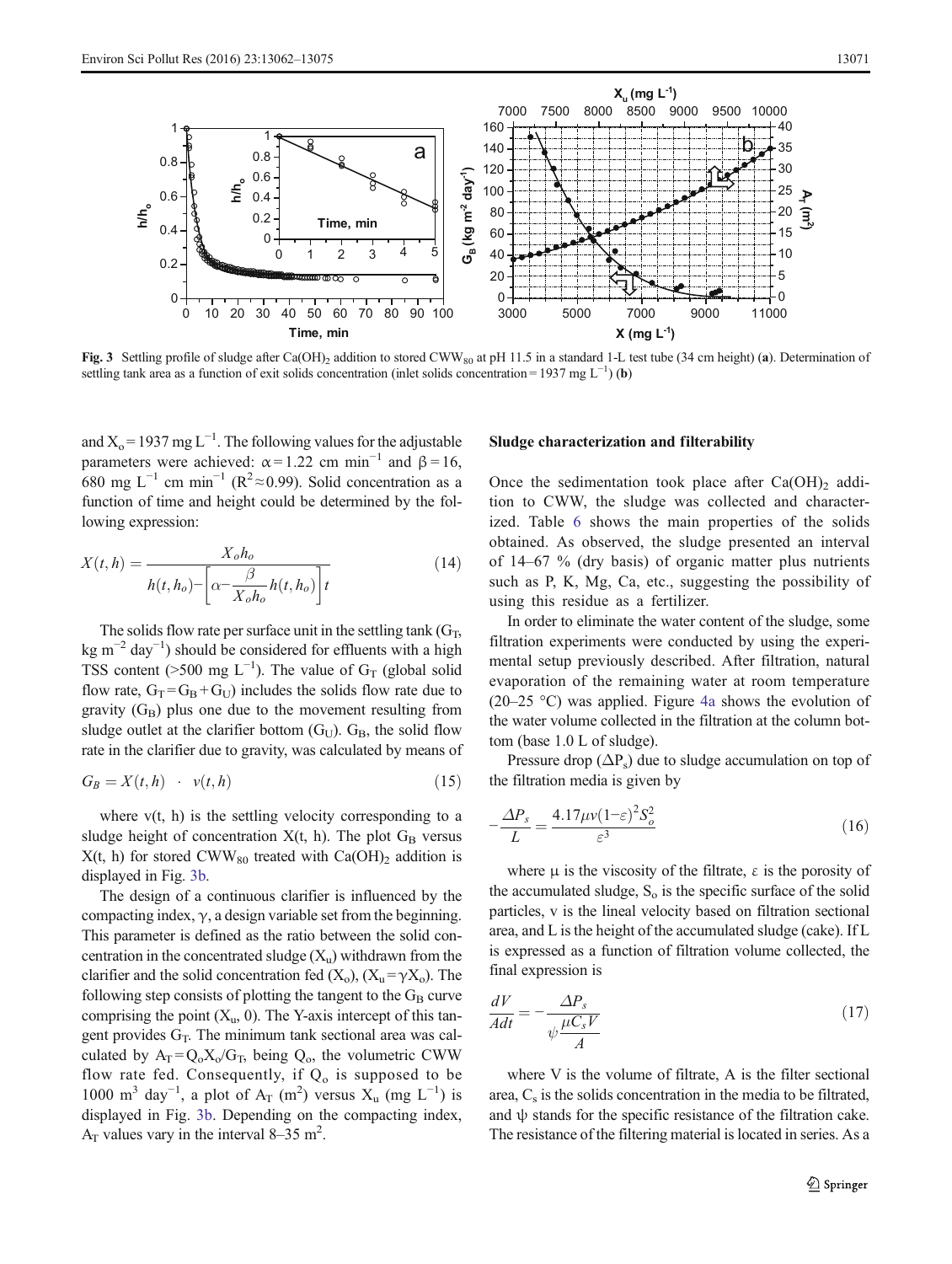<span id="page-10-0"></span>

| $12.64 - 12.73$<br>11.62-11.99<br>115.0-130.0<br>$0.31 - 0.58$ <sup>a</sup><br>$10.7 - 11.5$<br>$11.0 - 16.7$<br>$1.2 - 1.9$<br>Interval<br>Stored<br>$dS \text{ m}^{-1}$ (relation of sludge/<br>Sorensen scale (relation of<br>$sludge/water = 1:2.5$<br>$g kg^{-1}$ (wet basis)<br>water = 1:2.5)<br>mL $L^{-1}$ of CWW<br>$g L^{-1}$ of sludge<br>$%$ (wet basis)<br>$%$ (dry basis)<br>Organic matter<br>Organic matter<br>Conductivity<br>Wet weight<br>Kjeldahl-N<br>Dry matter<br>Volume<br>Hq | $11.81 \pm 0.26$<br>$122.5 \pm 10.6$<br>$12.69 \pm 0.06$<br>Without cheese whey recovery <sup>b</sup><br>Average | Interval<br>Fresh<br>I   | 80 % cheese whey recovery <sup>c</sup> |               |                                |                                        |                               |
|--------------------------------------------------------------------------------------------------------------------------------------------------------------------------------------------------------------------------------------------------------------------------------------------------------------------------------------------------------------------------------------------------------------------------------------------------------------------------------------------------------|------------------------------------------------------------------------------------------------------------------|--------------------------|----------------------------------------|---------------|--------------------------------|----------------------------------------|-------------------------------|
|                                                                                                                                                                                                                                                                                                                                                                                                                                                                                                        |                                                                                                                  |                          |                                        |               |                                | 80 % cheese whey recovery <sup>c</sup> |                               |
|                                                                                                                                                                                                                                                                                                                                                                                                                                                                                                        |                                                                                                                  |                          |                                        | Stored        |                                | Stored                                 |                               |
|                                                                                                                                                                                                                                                                                                                                                                                                                                                                                                        |                                                                                                                  |                          | Average                                | Interval      | Average                        | Interval                               | Average                       |
|                                                                                                                                                                                                                                                                                                                                                                                                                                                                                                        |                                                                                                                  |                          | I                                      | ı             | I                              | $12.93 - 12.99$                        | $12.96 \pm 0.03$              |
|                                                                                                                                                                                                                                                                                                                                                                                                                                                                                                        |                                                                                                                  | $\overline{\phantom{a}}$ |                                        |               | $\begin{array}{c} \end{array}$ | $8.5 - 8.98$                           | $8.70 \pm 0.24$               |
|                                                                                                                                                                                                                                                                                                                                                                                                                                                                                                        |                                                                                                                  | $62.5 - 75.0$            | $68.8 \pm 6.3$                         | $50.0 - 62.5$ | $54.2 \pm 7.2$                 |                                        |                               |
|                                                                                                                                                                                                                                                                                                                                                                                                                                                                                                        |                                                                                                                  | 948-994                  | $977 \pm 25$                           | 959-998       | $981 \pm 20$                   |                                        |                               |
|                                                                                                                                                                                                                                                                                                                                                                                                                                                                                                        | $11.1 \pm 0.6$                                                                                                   | $4.6 - 5.1$              | $4.9 + 0.3$                            | $7.7 - 12.3$  | $9.4 \pm 2.5$                  | $71.2 - 71.6$                          | $71.4 \pm 0.2$                |
|                                                                                                                                                                                                                                                                                                                                                                                                                                                                                                        | $1.6 \pm 0.5$                                                                                                    | $3.1 - 3.5$              | $3.3 + 0.2$                            | $1.4 - 2.3$   | $1.7 \pm 0.5$                  | $11.9 - 13.5$                          | $12.5 \pm 0.9$                |
|                                                                                                                                                                                                                                                                                                                                                                                                                                                                                                        | $13.9 + 4.0$                                                                                                     | 65.3-68.7                | $66.9 \pm 1.7$                         | $17.7 - 18.7$ | $18.1 \pm 0.5$                 | $19.0 - 20.9$                          | $19.7 \pm 1.0$                |
|                                                                                                                                                                                                                                                                                                                                                                                                                                                                                                        | $0.44 \pm 0.20^a$                                                                                                |                          |                                        | $0.13 - 0.61$ | $0.45 \pm 0.28$                | $1.0 - 4.6$                            | $3.4 \pm 2.1$                 |
| $37.2 - 60.2$<br>$g\;{\rm kg}^{-1}$ (dry basis)                                                                                                                                                                                                                                                                                                                                                                                                                                                        | $48.7 \pm 16.3$                                                                                                  | $10.0 - 10.6$            | $10.4 \pm 0.3$                         | $3.1 - 5.1$   | $4.1 + 1.0$                    | $2.7 - 2.9$ <sup>d</sup>               | $2.8 \pm 0.1$ <sup>d</sup>    |
| $g\;{\rm kg}^{-1}$ (dry basis)                                                                                                                                                                                                                                                                                                                                                                                                                                                                         | I                                                                                                                |                          |                                        |               |                                | $6.0 - 6.5^d$                          | $6.2 \pm 0.2^d$               |
| $g kg^{-1}$ (dry basis)<br>$\overline{a}$                                                                                                                                                                                                                                                                                                                                                                                                                                                              |                                                                                                                  | $10.1 - 12.3$            | $11.3 \pm 1.1$                         | $4.4 - 7.2$   | $5.9 \pm 1.4$                  | $3.0 - 5.6^d$                          | $4.4 \pm 1.1^d$               |
| $g\ kg^{-1}$ (dry basis)<br>⊻                                                                                                                                                                                                                                                                                                                                                                                                                                                                          |                                                                                                                  | $0.65 - 0.85$            | $0.75 \pm 0.10$                        | $0.33 - 0.41$ | $0.36 \pm 0.04$                | $0.16 - 0.30^{d}$                      | $0.21 \pm 0.06^d$             |
| $g kg^{-1}$ (dry basis)<br>ී                                                                                                                                                                                                                                                                                                                                                                                                                                                                           | $\overline{\phantom{a}}$                                                                                         | $17.5 - 22.6$            | $20.3 + 2.6$                           | $32.4 - 58.8$ | $46.7 \pm 13.3$                | $212.2 - 279.8$ <sup>d</sup>           | $245.3 \pm 27.9$ <sup>d</sup> |
| $g kg^{-1}$ (dry basis)<br>$\mathbb{Z}^{\alpha}$                                                                                                                                                                                                                                                                                                                                                                                                                                                       | I                                                                                                                | $5.7 - 10.1$             | $7.5 \pm 2.3$                          | $1.2 - 4.5$   | $2.5 \pm 1.8$                  | $6.7 - 20.9$ <sup>d</sup>              | $13.6 \pm 8.0^d$              |

<sup>a</sup> NH<sub>3</sub>-N (wet basis), average = 0.017 ± 0.001 g kg<sup>-1</sup>, range = 0.016-0.017 g kg<sup>-1</sup> <sup>b</sup> Results after two replicates **b** Results after two replicates

<sup>c</sup> Results after three replicates <sup>e</sup> Results after three replicates

 $^{\rm d}$  Results after four replicates <sup>d</sup> Results after four replicates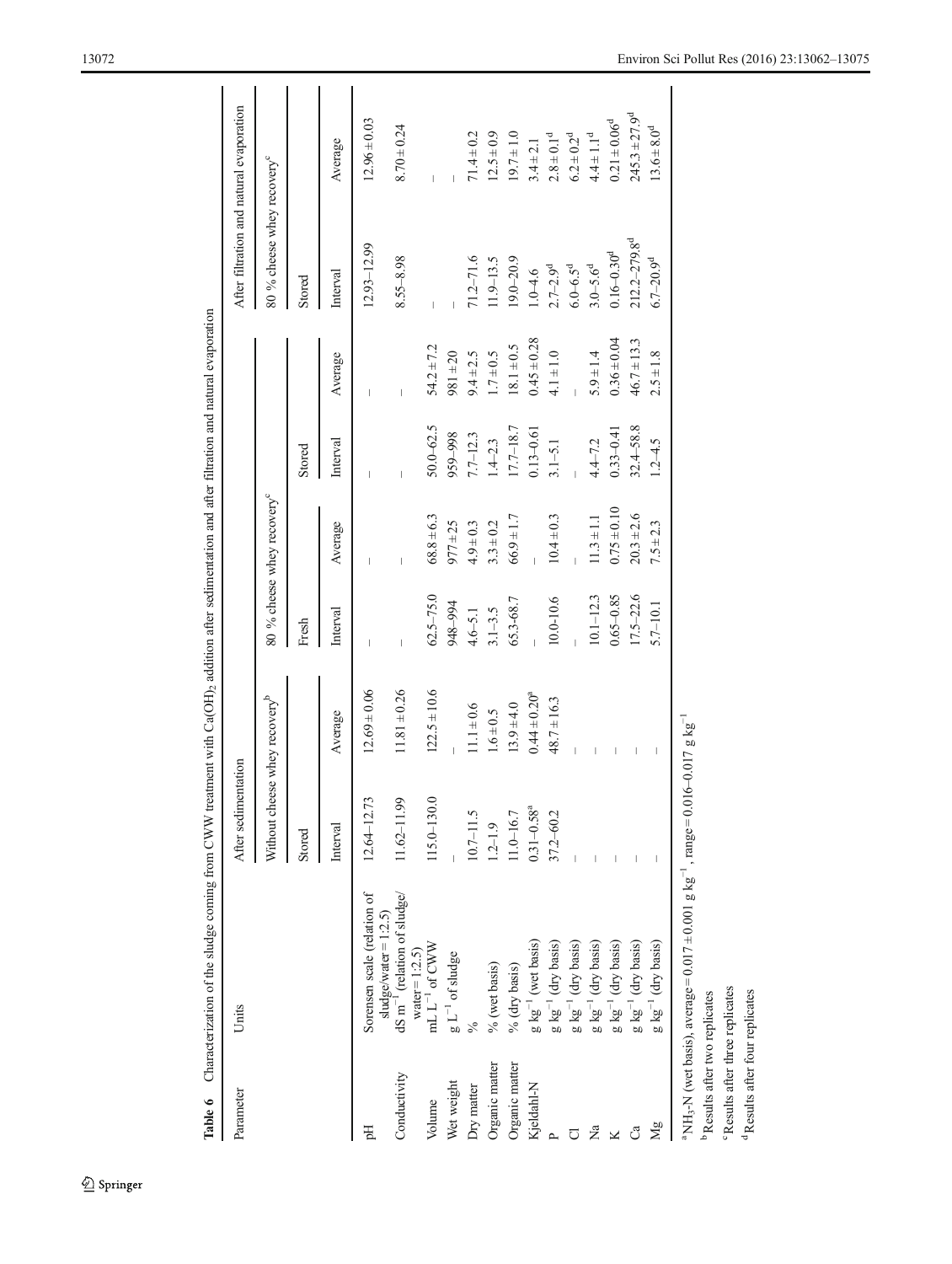<span id="page-11-0"></span>

Fig. 4 Water volume collected during the filtration process—verification of Eq. [19](#page-9-0) (a), dry and organic matter during the natural evaporation process (b) of the wet sludge formed in sedimentation experiments after Ca(OH)<sub>2</sub> addition to stored CWW . a Symbols: black circle, Water volume collected from the filters; white circle, Verification of Eq. 19. b Symbols: black circle, Organic matter; white circle, Dry matter

consequence, the global resistance to filtration can be expressed as follows:

$$
\frac{dV}{Adt} = -\frac{\Delta P}{\psi \frac{\mu C_s}{A} (V + V_e)}\tag{18}
$$

Now,  $\Delta P$  is the total pressure drop and  $V_e$  is the volume of filtrated water to form a cake with resistance similar to the filtering media. After integration and mathematical manipulation, the following expressions can be deduced:

$$
\frac{t}{V} = \frac{K_p V}{2} + B\tag{19}
$$

$$
K_p = \frac{\psi \mu C_s}{A^2(-\Delta P)}\tag{20}
$$

$$
B = \frac{\mu \psi C_s V_e}{A^2 (-\Delta P)}
$$
(21)

A plot of t/V versus V should lead to a straight line of slope  $K_p/2$  and intercept B. Figure 4a illustrates this representation leading, after linear regression, to  $K_p = 0.89$  min  $(mL L^{-1})^{-2}$  and B = 2.3 × 10<sup>-3</sup> min (mL L<sup>-1</sup>)<sup>-1</sup>. Filtrated water showed an average COD value in the interval of 2.1–2.8 g  $L^{-1}$  with a BOD<sub>5</sub>/COD ratio always close to 1.0 (Fig. 5).



Fig. 5 Filtrated water characterization during the filtration process of the wet sludge formed in sedimentation experiments after  $Ca(OH)_2$  addition to stored CWW<sub>80</sub>. a Absorbance values after 1:20 dilution (Abs 220 nm) and 1:5 dilution (Abs 254, 292, 386, 385 and 410 nm). Symbols: white circle, Abs 220 nm; black circle, Abs 254 nm; white square, Abs 292 nm; black square, Abs 386 nm; white triangle, Abs 385 nm; black triangle, Abs 410 nm. b pH, conductivity, temperature, and redox potential. Symbols: white circle, pH; black circle, Conductivity; white square, Temperature; black square, Redox potential. c Organic matter (BOD<sub>5</sub> and COD) and biodegradability index. Symbols: white circle,  $BOD<sub>5</sub>$ ; black circle, COD; white square,  $BOD<sub>5</sub>/COD$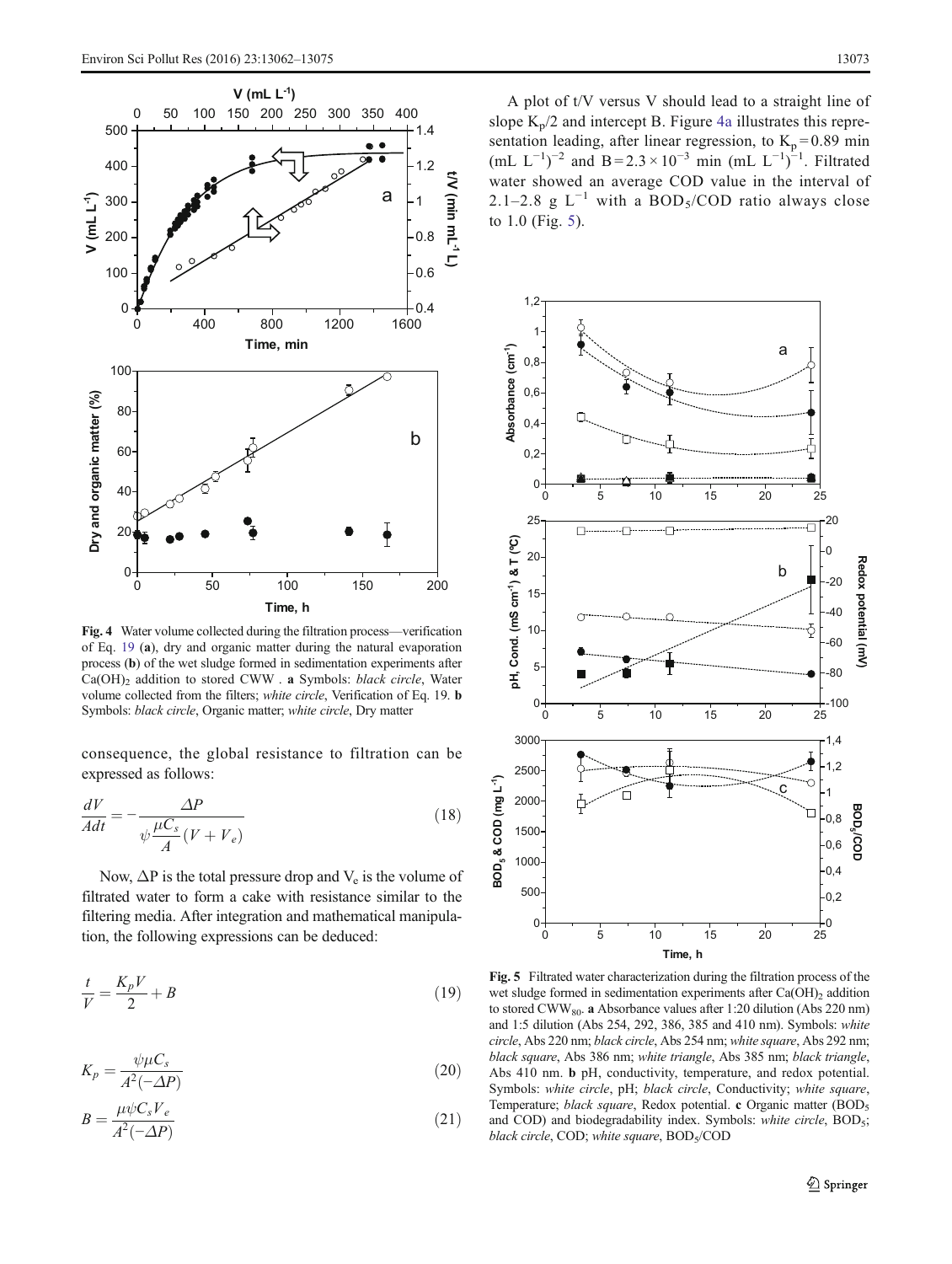<span id="page-12-0"></span>Natural evaporation of the filtration cake (evaporation for 1 week) led to a solid with only 2–4 % of humidity (see Fig. [4b\)](#page-11-0). This sludge was characterized (Table [6](#page-10-0)) by a high content in organic matter (18–23 %, dry basis) and a N/P (as  $P_2O_5$ )/K(as K<sub>2</sub>O) ratio of 14:27:1, similar to some salts based on different ammonium phosphates (with the logical exception of K). The Cl/Na ratio = 1.4 confirms that sodium chloride  $(Cl/Na = 1.5)$  is present in the sludge. As a consequence, if the sludge is to be used as fertilizer, cultivars resistant to saline conditions should be used (i.e., tomatoes).

# **Conclusions**

CWW can be pretreated by simple precipitation and coagulation-flocculation processes rendering an effluent with an acceptable biodegradability character. If cheese whey is partially recovered before any treatment, the final COD  $(1.8-2.0 \text{ g L}^{-1})$  of the wastewater after the application of physicochemical processes is significantly reduced (up to 90 % COD removal if compared to raw CWW<sub>0</sub>). TSS, turbidity, conductivity, sodium, chloride, calcium, nitrogen, potassium, and phosphorus are also lowered when cheese whey is recovered. Among the processes studied, precipitation with  $Ca(OH)_2$  addition offers some advantages, such as excellent settling properties of the generated sludge, low reagent costs, and good removal of COD, turbidity, TSS, oils and fats, phosphorus, nitrogen, potassium, and total coliforms. The sludge coming from the  $Ca(OH)_2$  precipitation can be filtrated and dried. The characterization of this solid suggests the potential use as fertilizer with some restrictions due to the relatively high NaCl content. After the precipitation stage with  $Ca(OH)_2$  addition, the supernatant naturally changes its pH to neutral conditions by atmospheric  $CO<sub>2</sub>$  absorption staying with a COD value in the range of 0.8–1.6 g  $L^{-1}$ , hence, no chemicals are required for the further biodegradation polishing stage. Furthermore, this carbonation process allows not only the wastewater treatment by reducing of TS, sodium, phosphorus, magnesium, Kjeldahl, and ammoniacal nitrogen, but also the sludge formation (precipitate) rich in organic matter and nutrients. Another important advantage of the natural carbonation of pretreated wastewater constitutes the atmospheric  $CO<sub>2</sub>$  mitigation.

Acknowledgments The authors thank the economic support received from the Research Group TRATAGUAS (Spain) and Fundação para a Ciência e a Tecnologia (grant SFRH/BD/47559/2008), Portugal under the QREN–POPH with co-participation of the Fundo Social Europeu and national funds. The financial support of the Laboratory of Water Quality Control (IPBeja—Portugal) and cheese whey wastewater from the Queijaria Guilherme are also acknowledged.

# References

- Carvalho F, Prazeres AR, Rivas J (2013) Cheese whey wastewater: characterization and treatment. Sci Total Environ 445–446:385–396
- Fang HHP (1991) Treatment of wastewater from a whey processing plant using activated sludge and anaerobic processes. J Dairy Sci 74(6): 2015–2019
- Gavala HN, Kopsinis H, Skiadas IV, Stamatelatou K, Lyberatos G (1999) Treatment of dairy wastewater using an upflow anaerobic sludge blanket reactor. J Agr Eng Res 73(1):59–63
- Gutiérrez JLR, Encina PAG, Fdz-Polanco F (1991) Anaerobic treatment of cheese-production wastewater using a UASB reactor. Bioresour Technol 37(3):271–276
- <http://pac.iupac.org/publications/pac/pdf/1965/pdf/1004x0625.pdf>. Accessed 24 September 2012
- Jones SB, Robbins CW, Hansen CL (1993) Sodic soil reclamation using cottage cheese (acid) whey. Arid Soil Res Rehab 7(1):51–61
- Kalyuzhnyi SV, Martinez EP, Martinez JR (1997) Anaerobic treatment of high-strength cheese-whey wastewater in laboratory and pilot UASB-reactors. Bioresour Technol 60(1):59–65
- Kasprzyk-Hordern B, Raczyk-Stanisławiak U, Świetlik J, Nawrocki J (2006) Catalytic ozonation of natural organic matter on alumina. Appl Catal B 62(3–4):345–358
- Kumar A, Yuan X, Sahu AK, Dewulf J, Ergas SJ, Langenhove HV (2010) A hollow fiber membrane photo-bioreactor for  $CO<sub>2</sub>$  sequestration from combustion gas coupled with wastewater treatment: a process engineering approach. J Chem Technol Biotechnol 85(3):387–394
- Lehrsch GA, Robbins CW, Brown MJ (2008) Whey utilization in furrow irrigation: effects on aggregate stability and erosion. Bioresour Technol 99(17):8458–8463
- Lim M, Han G-C, Ahn J-W, You K-S (2010) Environmental remediation and conversion of carbon dioxide  $(CO<sub>2</sub>)$  into useful green products by accelerated carbonation technology. Int J Environ Res Public Health 7(1):203–228
- Martins RC, Quinta-Ferreira RM (2010) Final remediation of postbiological treated milk whey wastewater by ozone. Int J Chem React Eng 8(1):Article A142
- Martins RC, Rossi AF, Castro-Silva S, Quinta-Ferreira RM (2010) Fenton's process for post-biologically treated cheese production wastewaters final remediation. toxicity assessment. Int J Chem React Eng 8(1):Article A84
- Metcalf and Eddy (2003) Wastewater engineering, treatment and reuse, 4th Ed. McGraw-Hill, New York, United States
- Pacheco JR, Peralta-Zamora PG (2004) Integração de processos físicoquímicos e oxidativos avançados para remediação de percolado de aterro sanitário (chorume). Eng Sanit Ambient 9(4):306–311
- Pan S-Y, Chang EE, Chiang P-C  $(2012)$  CO<sub>2</sub> capture by accelerated carbonation of alkaline wastes: a review on its principles and applications. Aerosol Air Qual Res 12(5):770–791
- Peuravuori J, Koivikko R, Pihlaja K (2002) Characterization, differentiation and classification of aquatic humic matter separated with different sorbents: synchronous scanning fluorescence spectroscopy. Water Res 36(18):4552–4562
- Prazeres AR, Carvalho F, Rivas J (2012) Cheese whey management: a review. J Environ Manage 110:48–68
- Prazeres AR, Carvalho F, Rivas J (2013b) Fenton-like application to pretreated cheese whey wastewater. J Environ Manage 129:199–205
- Prazeres AR, Carvalho F, Rivas J, Patanita M, Dôres J (2013a) Growth and development of tomato plants Lycopersicon Esculentum Mill. under different saline conditions by fertirrigation with pretreated cheese whey wastewater. Water Sci Technol 67 (9):2033–2041
- Prazeres AR, Carvalho F, Rivas J, Patanita M, Dôres J (2013c) Pretreated cheese whey wastewater management by agricultural reuse: chemical characterization and response of tomato plants Lycopersicon